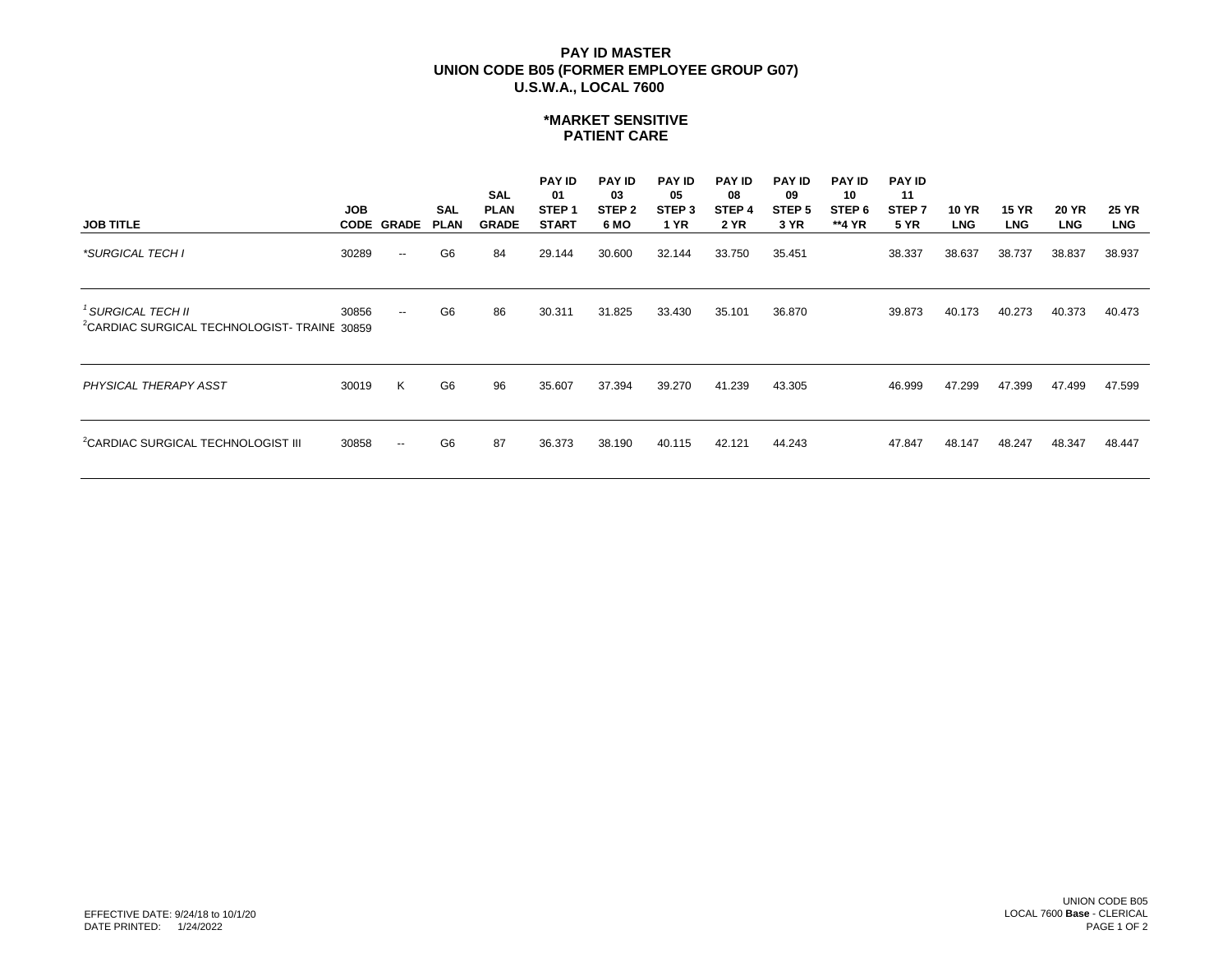## **\*MARKET SENSITIVE PATIENT CARE**

|                                                                                                                                                                                                                | <b>JOB</b> |                          | <b>SAL</b>     | <b>SAL</b><br><b>PLAN</b>                                                | <b>PAY ID</b><br>01<br>STEP <sub>1</sub>                                   | <b>PAY ID</b><br>03<br>STEP <sub>2</sub> | <b>PAY ID</b><br>05<br>STEP <sub>3</sub> | <b>PAY ID</b><br>08<br>STEP <sub>4</sub>                 | <b>PAY ID</b><br>09<br>STEP <sub>5</sub> | <b>PAY ID</b><br>10<br>STEP <sub>6</sub> | <b>PAY ID</b><br>11<br>STEP <sub>7</sub> | <b>10 YR</b> | <b>15 YR</b> | <b>20 YR</b> | <b>25 YR</b> |
|----------------------------------------------------------------------------------------------------------------------------------------------------------------------------------------------------------------|------------|--------------------------|----------------|--------------------------------------------------------------------------|----------------------------------------------------------------------------|------------------------------------------|------------------------------------------|----------------------------------------------------------|------------------------------------------|------------------------------------------|------------------------------------------|--------------|--------------|--------------|--------------|
| <b>JOB TITLE</b>                                                                                                                                                                                               |            | <b>CODE GRADE</b>        | <b>PLAN</b>    | <b>GRADE</b>                                                             | <b>START</b>                                                               | 6 MO                                     | <b>1 YR</b>                              | <b>2 YR</b>                                              | 3 YR                                     | **4 YR                                   | <b>5 YR</b>                              | <b>LNG</b>   | <b>LNG</b>   | <b>LNG</b>   | <b>LNG</b>   |
| *SR. ORTHOPEDIC TECH                                                                                                                                                                                           | 30227      | $\overline{\phantom{a}}$ | G <sub>6</sub> | 97                                                                       | 37.816                                                                     | 39.720                                   | 41.713                                   | 43.802                                                   | 45.995                                   |                                          | 49.921                                   | 50.221       | 50.321       | 50.421       | 50.521       |
| <sup>3</sup> RESPIRATORY CARE I<br><b>PRACTITIONER</b><br>** (ONLY POSITION WITH 4 YEAR STEP)                                                                                                                  | 30882      | --                       | G6             | 94                                                                       | 42.985                                                                     | 44.060                                   | 45.138                                   | 47.629                                                   | 50.257                                   | 53.022                                   | 55.950                                   | 56.250       | 56.350       | 56.450       | 56.550       |
| <sup>4</sup> RESPIRATORY CARE<br><b>PRACTITIONER II</b><br>** (ONLY POSITION WITH 4 YEAR STEP)                                                                                                                 | 30073      | $\overline{\phantom{a}}$ | G <sub>6</sub> | 98                                                                       | 44.314                                                                     | 45.423                                   | 46.534                                   | 49.101                                                   | 51.809                                   | 54.660                                   | 57.680                                   | 57.980       | 58.080       | 58.180       | 58.280       |
| <sup>3</sup> RESPIRATORY CARE<br><b>PRACTITIONER III</b><br>** (ONLY POSITION WITH 4 YEAR STEP)                                                                                                                | 30883      |                          | G6             | 95                                                                       | 44.536                                                                     | 45.652                                   | 46.767                                   | 49.346                                                   | 52.069                                   | 54.934                                   | 57.968                                   | 58.268       | 58.368       | 58.468       | 58.568       |
| <b>LEAD RESPIRATORY CARE</b><br><b>PRACTITIONER</b><br>** (ONLY POSITION WITH 4 YEAR STEP)                                                                                                                     | 30788      | $\overline{\phantom{a}}$ | G <sub>6</sub> | 99                                                                       | 44.739                                                                     | 45.861                                   | 46.982                                   | 49.577                                                   | 52.309                                   | 55.190                                   | 58.234                                   | 58.534       | 58.634       | 58.734       | 58.834       |
| *REFERS TO MARKET SENSITIVE STRUCTURE<br>*SURGICAL TECH MOVED FROM TECH JOB FAMILY EFF 10/10/11<br>$1$ NEW JC EFF 3/19/14<br><sup>2</sup> NEW JC EFF 6/8/2014<br>3New JC Eff 8/15/16<br>4New Title Eff 8/15/16 |            |                          |                | Less than 2<br>2 but less than 3<br>$\Omega$ but lease the set $\Lambda$ | <b>RESPIRATORY CARE PRACTITIONER</b><br>ADVANCED HIRING CRITERIA AGREEMENT | <b>INLAND EMPIRE SERVICE AREA</b>        |                                          | <b>Start Rate</b><br>6 Month Rate<br>$\lambda$ Maps Data |                                          |                                          |                                          |              |              |              |              |

3 but less than 4 1 Year Rate 4 or more 2 Year Rate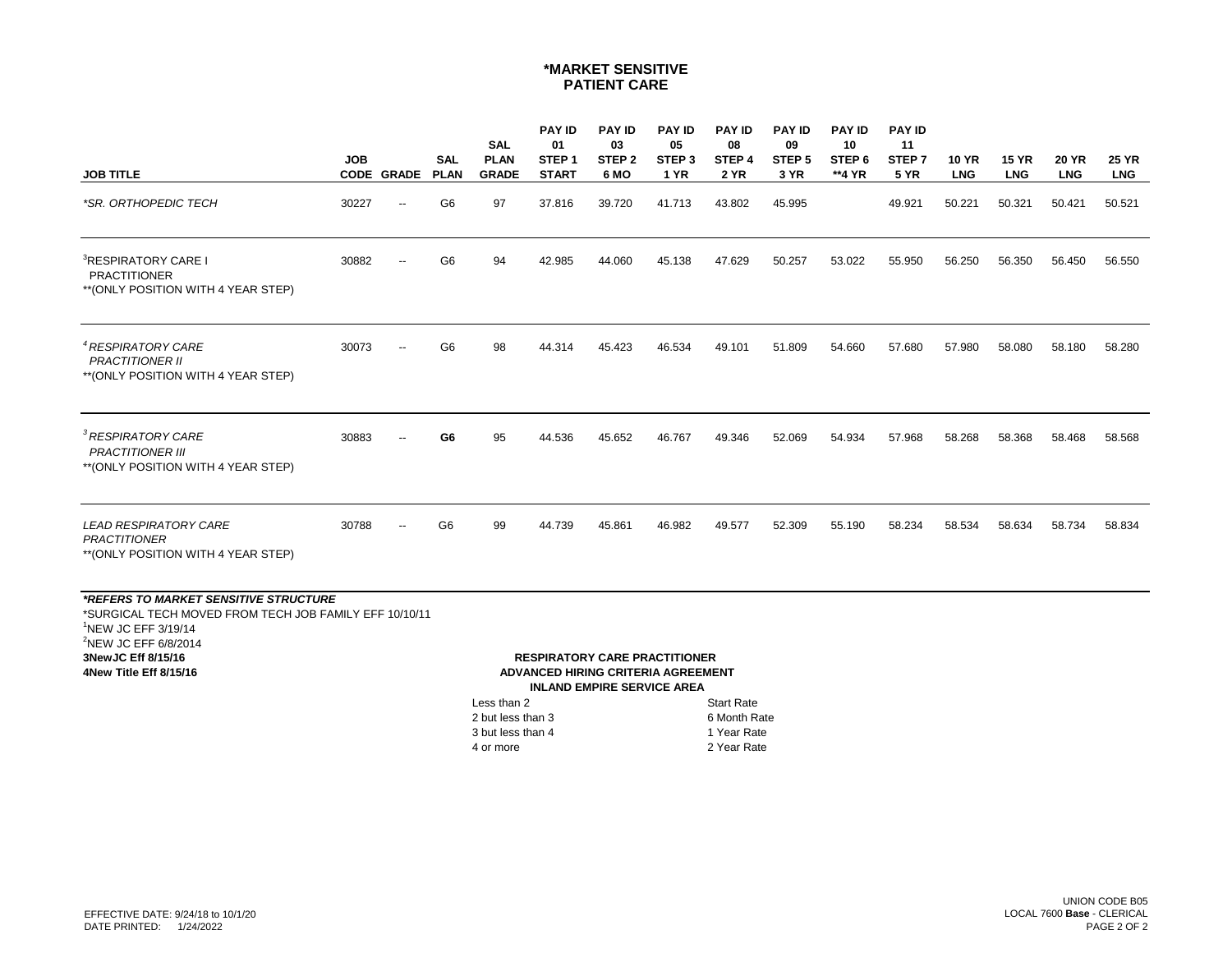# *\*MARKET SENSITIVE* **TECHNICAL**

|                  |             |              |             |              | <b>PAY ID</b>     | <b>PAY ID</b>     | <b>PAY ID</b>     | <b>PAY ID</b> | <b>PAY ID</b> | <b>PAY ID</b>     |              |              |              |              |
|------------------|-------------|--------------|-------------|--------------|-------------------|-------------------|-------------------|---------------|---------------|-------------------|--------------|--------------|--------------|--------------|
|                  |             |              |             | <b>SAL</b>   | 01                | 03                | 05                | 08            | -09           | 11                |              |              |              |              |
|                  | <b>JOB</b>  |              | <b>SAL</b>  | <b>PLAN</b>  | STEP <sub>1</sub> | STEP <sub>2</sub> | STEP <sub>3</sub> | STEP 4        | STEP 5        | STEP <sub>7</sub> | <b>10 YR</b> | <b>15 YR</b> | <b>20 YR</b> | <b>25 YR</b> |
| <b>JOB TITLE</b> | <b>CODE</b> | <b>GRADE</b> | <b>PLAN</b> | <b>GRADE</b> | <b>START</b>      | 6 MO              | 1 YR              | 2 YR          | 3 YR          | <b>5 YR</b>       | LNG          | LNG          | <b>LNG</b>   | <b>LNG</b>   |

*\*REFERS TO MARKET SENSITIVE STRUCTURE*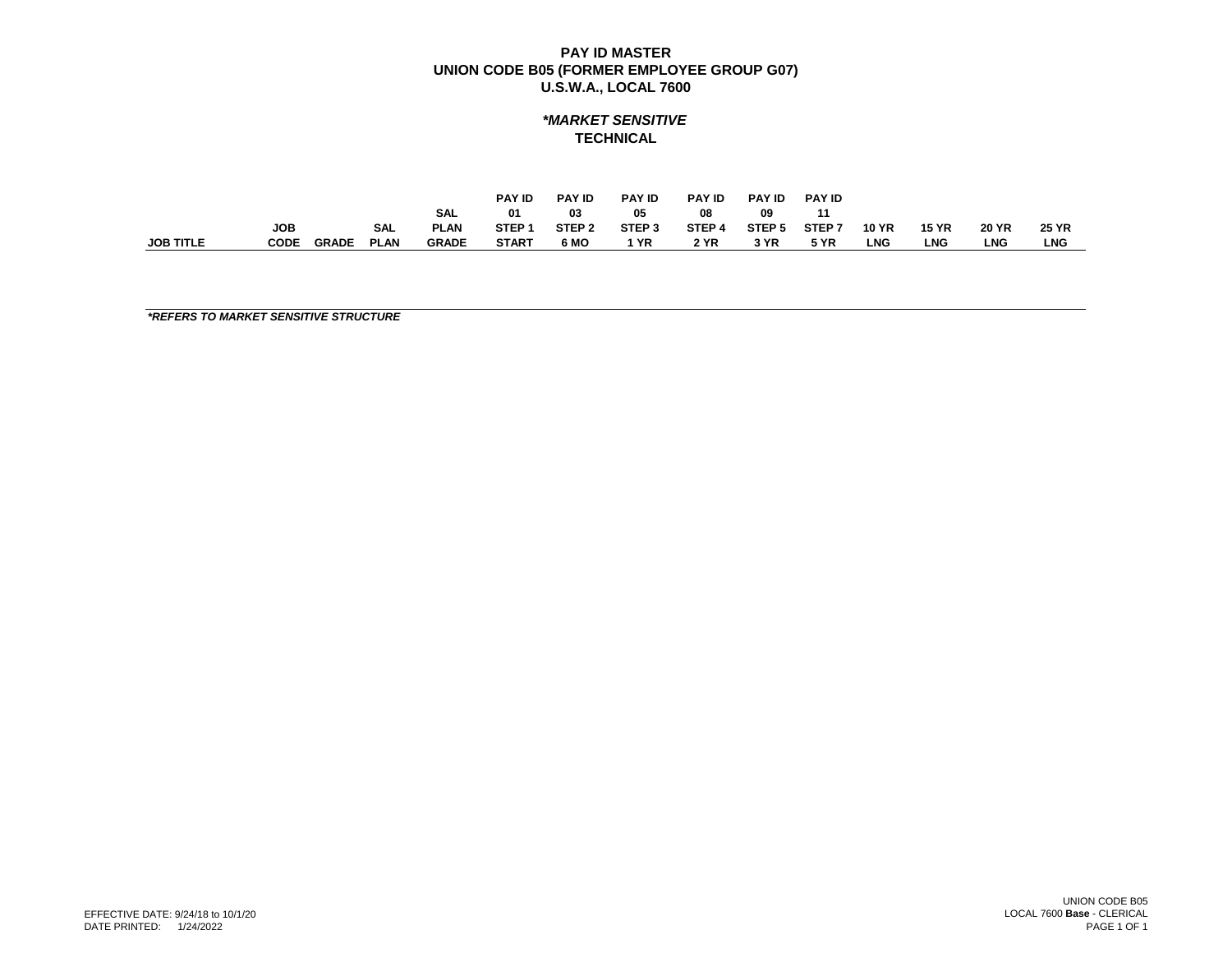## *\*MARKET SENSITIVE* **EQUIPMENT SERVICES**

| <b>JOB TITLE</b>                                                   | <b>JOB</b><br><b>CODE</b> | <b>GRADE</b> | <b>SAL</b><br><b>PLAN</b> | <b>SAL</b><br><b>PLAN</b><br><b>GRADE</b> | <b>PAY ID</b><br>01<br>STEP <sub>1</sub><br><b>START</b> | <b>PAY ID</b><br>03<br>STEP <sub>2</sub><br>6 MO | <b>PAY ID</b><br>05<br>STEP <sub>3</sub><br><b>1 YR</b> | <b>PAY ID</b><br>08<br>STEP <sub>4</sub><br><b>2 YR</b> | <b>PAY ID</b><br>09<br>STEP <sub>5</sub><br>3 YR | <b>PAY ID</b><br>11<br>STEP <sub>6</sub><br><b>5 YR</b> | <b>10 YR</b><br><b>LNG</b> | <b>15 YR</b><br><b>LNG</b> | <b>20 YR</b><br><b>LNG</b> | <b>25 YR</b><br><b>LNG</b> |
|--------------------------------------------------------------------|---------------------------|--------------|---------------------------|-------------------------------------------|----------------------------------------------------------|--------------------------------------------------|---------------------------------------------------------|---------------------------------------------------------|--------------------------------------------------|---------------------------------------------------------|----------------------------|----------------------------|----------------------------|----------------------------|
| <b>BIOMED EQUIP TECH (BMET)</b><br><b>PLANT ENGINEER II</b>        | 40166<br>47939            | C            | G <sub>6</sub>            | 90                                        | 36.941                                                   | 38.799                                           | 40.744                                                  | 42.782                                                  | 45.943                                           | 48.452                                                  | 48.752                     | 48.852                     | 48.952                     | 49.052                     |
| <b>CERT BIOMED EQUIP TECH (CBMET)</b><br><b>PLANT ENGINEER III</b> | 40168<br>47941            | D            | G <sub>6</sub>            | 91                                        | 38.503                                                   | 40.434                                           | 42.458                                                  | 44.589                                                  | 47.837                                           | 50.399                                                  | 50.699                     | 50.799                     | 50.899                     | 50.999                     |
| LD BIOMED EQUIP TECH<br><b>LD PLANT ENGINEER</b>                   | 40170<br>47942            | F.           | G <sub>6</sub>            | 92                                        | 42.898                                                   | 45.048                                           | 47.308                                                  | 49.678                                                  | 53.342                                           | 56.257                                                  | 56.557                     | 56.657                     | 56.757                     | 56.857                     |

*\*REFERS TO MARKET SENSITIVE STRUCTURE*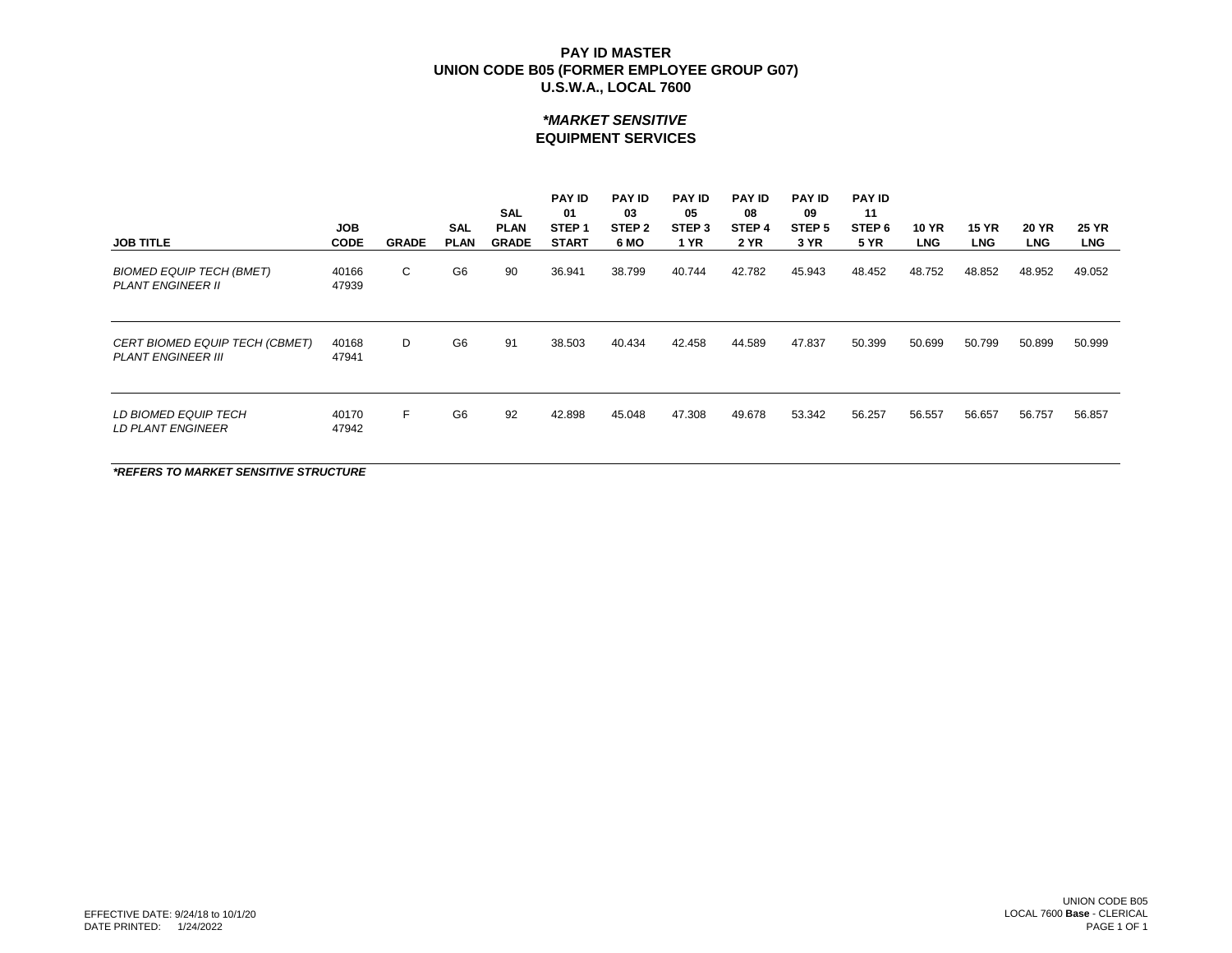## *\*MARKET SENSITIVE* **CLERICAL**

| <b>JOB TITLE</b>                                                                      | <b>JOB</b><br><b>CODE</b> | <b>GRADE</b> | <b>SAL</b><br><b>PLAN</b> | <b>SAL</b><br><b>PLAN</b><br><b>GRADE</b> | <b>PAY ID</b><br>01<br>STEP <sub>1</sub><br><b>START</b> | <b>PAY ID</b><br>03<br>STEP <sub>2</sub><br>6 MO | <b>PAY ID</b><br>05<br>STEP <sub>3</sub><br><b>1 YR</b> | <b>PAY ID</b><br>08<br>STEP 4<br><b>2 YR</b> | <b>PAY ID</b><br>09<br>STEP <sub>5</sub><br>3 YR | <b>PAY ID</b><br>11<br>STEP <sub>6</sub><br><b>5 YR</b> | <b>10 YR</b><br><b>LNG</b> | <b>15 YR</b><br><b>LNG</b> | <b>20 YR</b><br><b>LNG</b> | <b>25 YR</b><br><b>LNG</b> |
|---------------------------------------------------------------------------------------|---------------------------|--------------|---------------------------|-------------------------------------------|----------------------------------------------------------|--------------------------------------------------|---------------------------------------------------------|----------------------------------------------|--------------------------------------------------|---------------------------------------------------------|----------------------------|----------------------------|----------------------------|----------------------------|
| <b>MEDICAL TRANSCRIPTIONIST II</b><br><sup>1</sup> MEDICAL TRANSCRIPTIONIST II / PATH | 24575<br>21089            | $---$        | G <sub>6</sub>            | 71                                        | 27.144                                                   | 28.505                                           | 29.936                                                  | 32.424                                       | 34.887                                           | 36.639                                                  | 36.939                     | 37.039                     | 37.139                     | 37.239                     |
| LD MEDICAL TRANSCRIPTIONIST II                                                        | 24580                     | $---$        | G <sub>6</sub>            | 74                                        | 27.957                                                   | 29.359                                           | 30.833                                                  | 33.399                                       | 35.936                                           | 37.738                                                  | 38.038                     | 38.138                     | 38.238                     | 38.338                     |
| <b>HEALTH INFORMATION CODER I</b>                                                     | 20664                     | $---$        | G <sub>6</sub>            | 77                                        | 40.556                                                   | 42.416                                           | 44.492                                                  | 47.197                                       | 49.556                                           | 52.036                                                  | 52.336                     | 52.436                     | 52.536                     | 52.636                     |
| <b>HEALTH INFORMATION CODER II</b><br><b>REGL HOS OUTPATIENT SPEC CODER</b>           | 20665<br>21125            | $---$        | G <sub>6</sub>            | 75                                        | 45.075                                                   | 47.148                                           | 49.445                                                  | 52.451                                       | 55.076                                           | 57.832                                                  | 58.132                     | 58.232                     | 58.332                     | 58.432                     |
| <b>HEALTH INFORMATION CODER III</b><br><b>REGL HOS INPATIENT CODER</b>                | 20666<br>21126            | $---$        | G <sub>6</sub>            | 76                                        | 48.465                                                   | 50.695                                           | 53.163                                                  | 56.400                                       | 59.215                                           | 62.176                                                  | 62.476                     | 62.576                     | 62.676                     | 62.776                     |

*\*REFERS TO MARKET SENSITIVE STRUCTURE* <sup>1</sup>NEW JOB CODE EFFECTIVE 06/24/13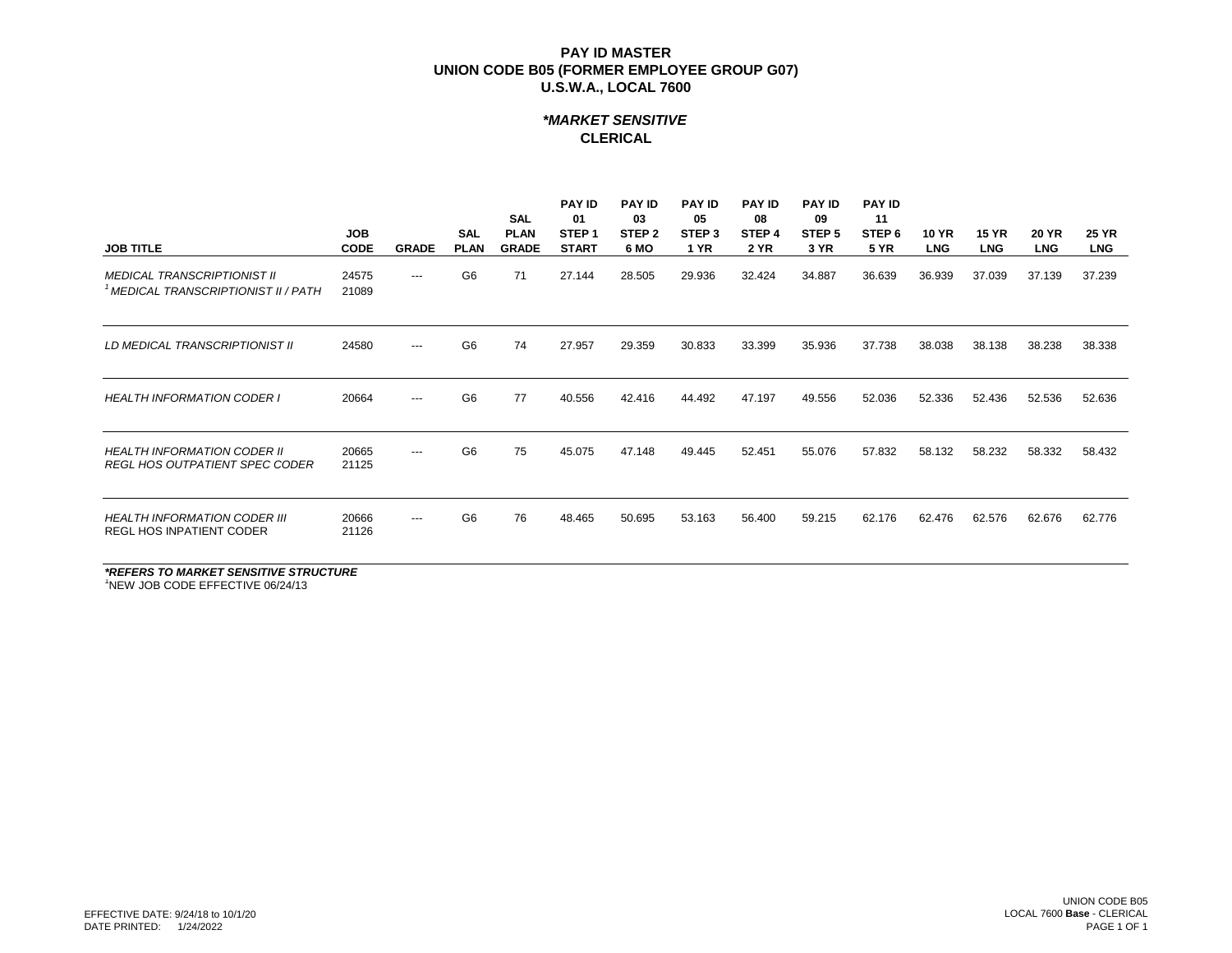# **PATIENT CARE COMMUNITY BASED STRUCTURE**

| <b>JOB TITLE</b>                                      | <b>JOB</b><br><b>CODE</b> | <b>GRADE</b> | <b>SAL</b><br><b>PLAN</b> | SAL<br><b>PLAN</b><br><b>GRADE</b> | <b>PAY ID</b><br>01<br>STEP <sub>1</sub><br><b>START</b> | <b>PAY ID</b><br>03<br>STEP <sub>2</sub><br>6 MO | <b>PAY ID</b><br>05<br>STEP <sub>3</sub><br>1 YR | <b>PAY ID</b><br>08<br>STEP 4<br><b>2 YR</b> | <b>PAY ID</b><br>09<br>STEP <sub>5</sub><br>3 YR | <b>PAY ID</b><br>11<br>STEP 6<br><b>5 YR</b> | <b>10 YR</b><br><b>LNG</b> | <b>15 YR</b><br><b>LNG</b> | <b>20 YR</b><br><b>LNG</b> | <b>25 YR</b><br><b>LNG</b> |
|-------------------------------------------------------|---------------------------|--------------|---------------------------|------------------------------------|----------------------------------------------------------|--------------------------------------------------|--------------------------------------------------|----------------------------------------------|--------------------------------------------------|----------------------------------------------|----------------------------|----------------------------|----------------------------|----------------------------|
| <b>JUNIOR ORTHOPEDIC TECH</b>                         | 30221                     | C            | G5                        | 39                                 | 22.779                                                   | 23.919                                           | 25.122                                           | 26.381                                       | 27.706                                           | 29.972                                       | 30.272                     | 30.372                     | 30.472                     | 30.572                     |
| <b>MEDICAL ASSISTANT I</b>                            | 30164                     | A            | G <sub>5</sub>            | 26                                 | 22.458                                                   | 23.587                                           | 24.767                                           | 26.012                                       | 27.317                                           | 29.598                                       | 29.898                     | 29.998                     | 30.098                     | 30.198                     |
| PATIENT CARE ASST TRAINEE<br>PHYSICAL THERAPY AIDE II | 36323<br>30028            | F.           | G <sub>5</sub>            | 31                                 | 24.437                                                   | 25.660                                           | 26.954                                           | 28.303                                       | 29.729                                           | 32.225                                       | 32.525                     | 32.625                     | 32.725                     | 32.825                     |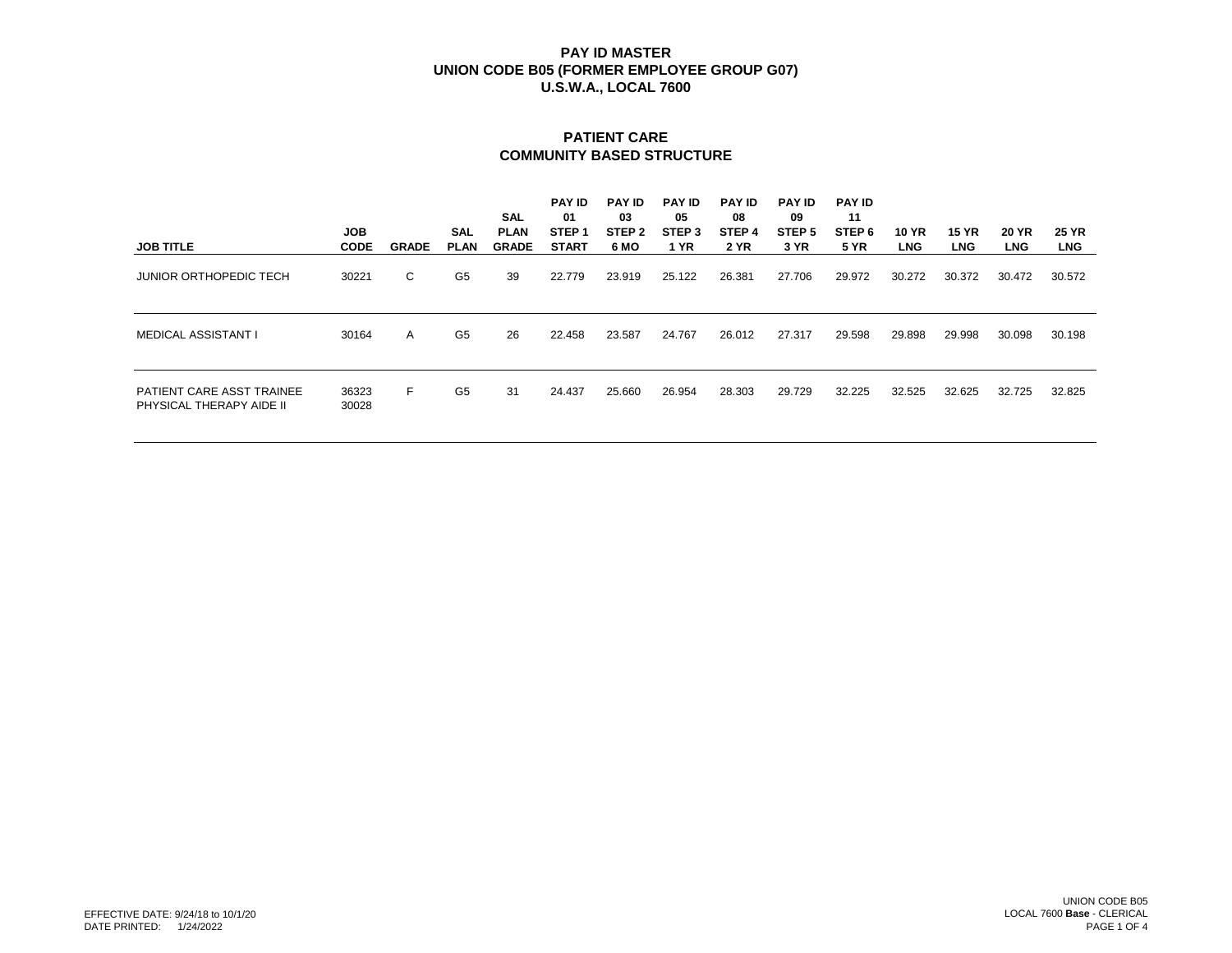# **PATIENT CARE COMMUNITY BASED STRUCTURE**

| <b>JOB TITLE</b>                                                                                                                                   | <b>JOB</b><br><b>CODE</b>                 | <b>GRADE</b> | <b>SAL</b><br><b>PLAN</b> | <b>SAL</b><br><b>PLAN</b><br><b>GRADE</b> | <b>PAY ID</b><br>01<br>STEP <sub>1</sub><br><b>START</b> | <b>PAY ID</b><br>03<br>STEP <sub>2</sub><br>6 MO | <b>PAY ID</b><br>05<br>STEP <sub>3</sub><br><b>1 YR</b> | <b>PAY ID</b><br>08<br>STEP <sub>4</sub><br><b>2 YR</b> | <b>PAY ID</b><br>09<br>STEP <sub>5</sub><br>3 YR | <b>PAY ID</b><br>11<br>STEP <sub>6</sub><br><b>5 YR</b> | <b>10 YR</b><br><b>LNG</b> | <b>15 YR</b><br><b>LNG</b> | <b>20 YR</b><br><b>LNG</b> | <b>25 YR</b><br><b>LNG</b> |
|----------------------------------------------------------------------------------------------------------------------------------------------------|-------------------------------------------|--------------|---------------------------|-------------------------------------------|----------------------------------------------------------|--------------------------------------------------|---------------------------------------------------------|---------------------------------------------------------|--------------------------------------------------|---------------------------------------------------------|----------------------------|----------------------------|----------------------------|----------------------------|
| <b>EMERGENCY ROOM TECHNICIAN</b><br>ORTHOPEDIC TECHNO I<br><sup>3*</sup> SURGICAL TECH                                                             | 46770<br>46776<br>30845                   |              | G <sub>5</sub>            | 40                                        | 25.093                                                   | 26.345                                           | 27.675                                                  | 29.057                                                  | 30.522                                           | 33.021                                                  | 33.321                     | 33.421                     | 33.521                     | 33.621                     |
| <b>HOME HEALTH AIDE</b><br><b>PATIENT CARE ASST</b><br>REHABILITATION TECHNICIAN<br><b>TRAINED AIDE</b><br><b>MEDICAL ASSISTANT II</b>             | 36930<br>30169<br>36920<br>36318<br>36320 | H            | G <sub>5</sub>            | 33                                        | 25.181                                                   | 26.439                                           | 27.775                                                  | 29.168                                                  | 30.632                                           | 33.163                                                  | 33.463                     | 33.563                     | 33.663                     | 33.763                     |
| <b>EMERGENCY CARE ASST</b><br><b>HEALTH APPRAISAL ASST</b><br><b>LIFT TECHNICIAN</b><br><sup>1</sup> MOBILITY TECH I<br><b>SENIOR TRAINED AIDE</b> | 24929<br>30318<br>30727<br>30827<br>36319 |              | G <sub>5</sub>            | 34                                        | 25.552                                                   | 26.835                                           | 28.183                                                  | 29.598                                                  | 31.083                                           | 33.618                                                  | 33.918                     | 34.018                     | 34.118                     | 34.218                     |
| <sup>1</sup> MOBILITY TECH II                                                                                                                      | 30828                                     | AB           | G <sub>5</sub>            | 43                                        | 26.703                                                   | 28.046                                           | 29.453                                                  | 30.935                                                  | 32.489                                           | 35.203                                                  | 35.503                     | 35.603                     | 35.703                     | 35.803                     |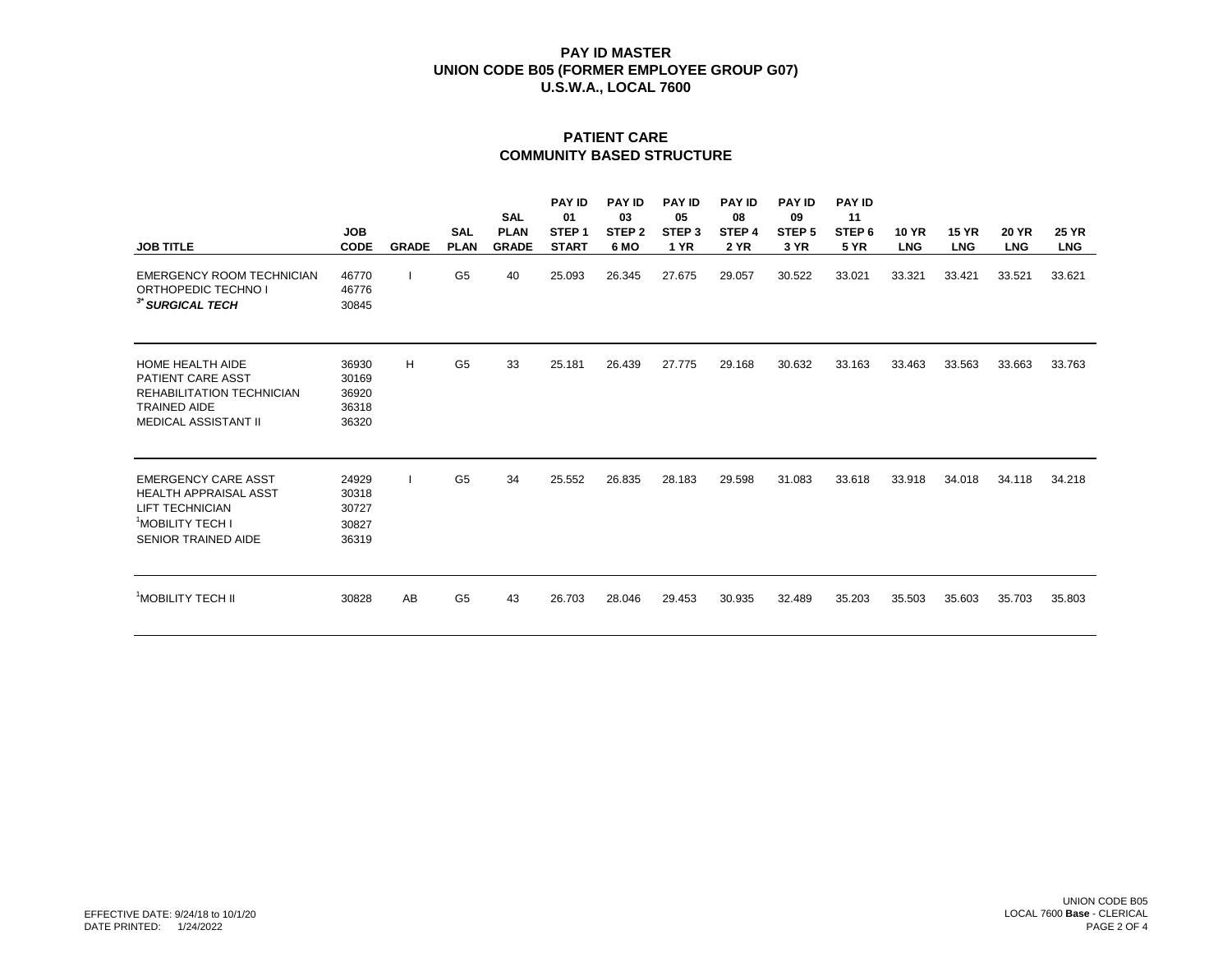# **PATIENT CARE COMMUNITY BASED STRUCTURE**

| <b>JOB TITLE</b>                                                                                                                                  | <b>JOB</b><br><b>CODE</b>                 | <b>GRADE</b> | <b>SAL</b><br><b>PLAN</b> | <b>SAL</b><br><b>PLAN</b><br><b>GRADE</b> | <b>PAY ID</b><br>01<br>STEP <sub>1</sub><br><b>START</b> | <b>PAY ID</b><br>03<br>STEP <sub>2</sub><br>6 MO | <b>PAY ID</b><br>05<br>STEP <sub>3</sub><br><b>1 YR</b> | <b>PAY ID</b><br>08<br>STEP <sub>4</sub><br>2 YR | <b>PAY ID</b><br>09<br>STEP <sub>5</sub><br>3 YR | <b>PAY ID</b><br>11<br>STEP <sub>6</sub><br><b>5 YR</b> | <b>10 YR</b><br><b>LNG</b> | <b>15 YR</b><br><b>LNG</b> | <b>20 YR</b><br><b>LNG</b> | <b>25 YR</b><br><b>LNG</b> |
|---------------------------------------------------------------------------------------------------------------------------------------------------|-------------------------------------------|--------------|---------------------------|-------------------------------------------|----------------------------------------------------------|--------------------------------------------------|---------------------------------------------------------|--------------------------------------------------|--------------------------------------------------|---------------------------------------------------------|----------------------------|----------------------------|----------------------------|----------------------------|
| * SENIOR ORTHOPEDIC TECH<br><sup>2</sup> LEAD MOBILITY TECH I<br>* (SEE MSP)                                                                      | 30226<br>30833                            | K            | G <sub>5</sub>            | 41                                        | 25.960                                                   | 27.260                                           | 28.632                                                  | 30.062                                           | 31.576                                           | 34.275                                                  | 34.575                     | 34.675                     | 34.775                     | 34.875                     |
| <b>COGNITIVE REHAB TECHNICIAN</b><br><b>DIET TECHNICIAN</b><br>PODIATRY TECHNICIAN                                                                | 30730<br>40088<br>40188                   | J            | G <sub>5</sub>            | 35                                        | 26.060                                                   | 27.374                                           | 28.743                                                  | 30.194                                           | 31.701                                           | 34.436                                                  | 34.736                     | 34.836                     | 34.936                     | 35.036                     |
| LVN-HH/HOSPICE/PALLIATIVE CARE<br><b>LVN - INPATIENT</b><br><b>LVN - OUTPATIENT</b><br>LVN - NEWBORN HEARING COORD.<br>LVN - OUTPATIENT (IV CERT) | 30797<br>30134<br>30135<br>30136<br>30916 | K            | G <sub>5</sub>            | 36                                        | 28.850                                                   | 30.011                                           | 31.214                                                  | 32.468                                           | 34.105                                           | 36.667                                                  | 36.967                     | 37.067                     | 37.167                     | 37.267                     |
| <sup>4</sup> LVN RETAIL                                                                                                                           | 30862                                     | AC           | G <sub>5</sub>            | 44                                        | 30.329                                                   | 31.550                                           | 32.817                                                  | 34.133                                           | 35.855                                           | 38.545                                                  | 38.845                     | 38.945                     | 39.045                     | 39.145                     |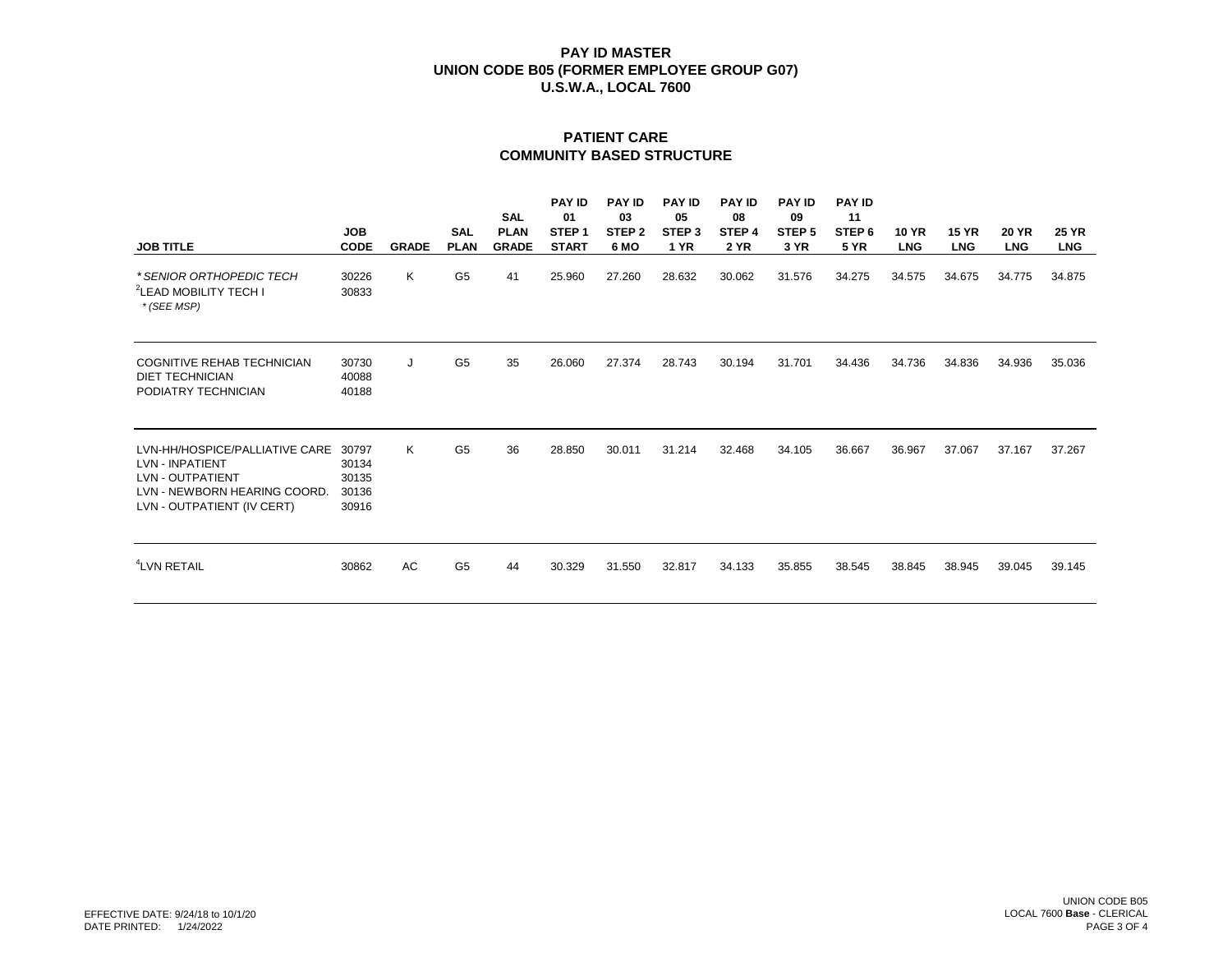#### **PATIENT CARE COMMUNITY BASED STRUCTURE**

| <b>JOB TITLE</b>                          | <b>JOB</b><br><b>CODE</b> | <b>GRADE</b> | SAL<br><b>PLAN</b> | SAL<br><b>PLAN</b><br><b>GRADE</b> | <b>PAY ID</b><br>01<br>STEP <sub>1</sub><br><b>START</b> | <b>PAY ID</b><br>03<br>STEP <sub>2</sub><br>6 MO | <b>PAY ID</b><br>05<br>STEP <sub>3</sub><br><b>1 YR</b> | <b>PAY ID</b><br>08<br>STEP 4<br><b>2 YR</b> | <b>PAY ID</b><br>09<br>STEP <sub>5</sub><br>3 YR | <b>PAY ID</b><br>11<br>STEP <sub>6</sub><br><b>5 YR</b> | <b>10 YR</b><br><b>LNG</b> | <b>15 YR</b><br><b>LNG</b> | <b>20 YR</b><br><b>LNG</b> | <b>25 YR</b><br><b>LNG</b> |
|-------------------------------------------|---------------------------|--------------|--------------------|------------------------------------|----------------------------------------------------------|--------------------------------------------------|---------------------------------------------------------|----------------------------------------------|--------------------------------------------------|---------------------------------------------------------|----------------------------|----------------------------|----------------------------|----------------------------|
| CHEMICAL DEPENDENCY<br>RECOVERY COUNSELOR | 36992                     | AA           | G <sub>5</sub>     | 37                                 | 29.805                                                   | 31.300                                           | 32.872                                                  | 34.511                                       | 36.245                                           | 39.333                                                  | 39.633                     | 39.733                     | 39.833                     | 39.933                     |
| * RESPIRATORY CARE PRACT<br>*(SEE MSP)    | 30476                     | N            | G <sub>5</sub>     | 42                                 | 32.530                                                   | 34.164                                           | 35.880                                                  | 38.820                                       | 41.330                                           | 43.398                                                  | 43.698                     | 43.798                     | 43.898                     | 43.998                     |
| *REFERS TO MSP CLASSIFICATIONS            |                           |              |                    |                                    |                                                          |                                                  |                                                         |                                              |                                                  |                                                         |                            |                            |                            |                            |

\*\*APPLY MSI RULES WHEN JOB CODE IS ESTABLISHED <sup>1</sup>New Classification AND Payline Effective 7/26/10 <sup>2</sup>New Classification Effective 11/19/10 3 New Classification Effective 10/10/11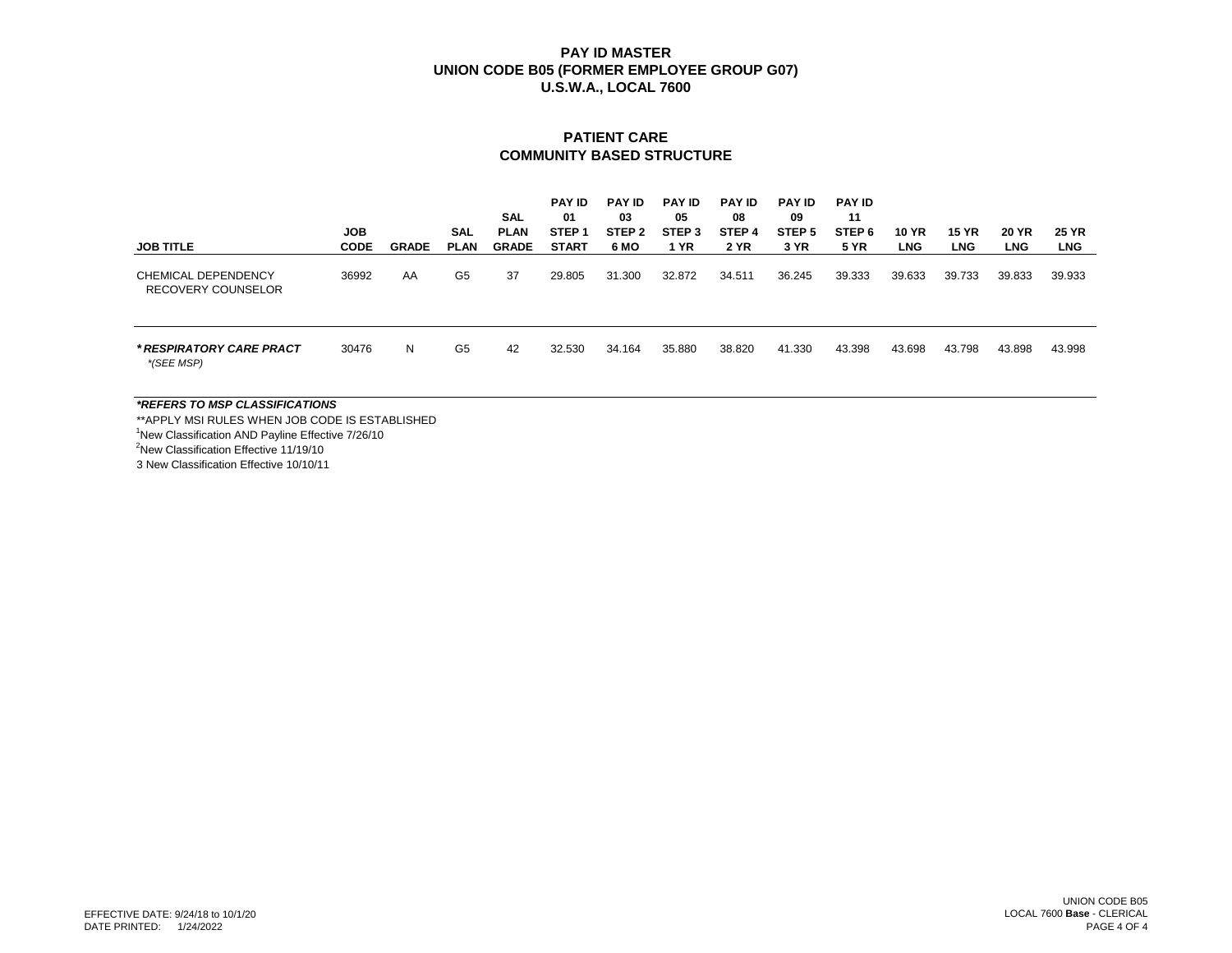## **TECHNICAL COMMUNITY BASED STRUCTURE**

| <b>JOB TITLE</b>                                                                                                                             | <b>JOB</b><br><b>CODE</b>                 | <b>GRADE</b> | <b>SAL</b><br><b>PLAN</b> | <b>SAL</b><br><b>PLAN</b><br><b>GRADE</b> | <b>PAY ID</b><br>01<br>STEP <sub>1</sub><br><b>START</b> | <b>PAY ID</b><br>03<br>STEP <sub>2</sub><br>6 MO | <b>PAY ID</b><br>05<br>STEP <sub>3</sub><br><b>1 YR</b> | <b>PAY ID</b><br>08<br>STEP <sub>4</sub><br><b>2 YR</b> | <b>PAY ID</b><br>09<br>STEP <sub>5</sub><br>3 YR | <b>PAY ID</b><br>11<br>STEP <sub>6</sub><br><b>5 YR</b> | <b>10 YR</b><br><b>LNG</b> | <b>15 YR</b><br><b>LNG</b> | <b>20 YR</b><br><b>LNG</b> | <b>25 YR</b><br><b>LNG</b> |
|----------------------------------------------------------------------------------------------------------------------------------------------|-------------------------------------------|--------------|---------------------------|-------------------------------------------|----------------------------------------------------------|--------------------------------------------------|---------------------------------------------------------|---------------------------------------------------------|--------------------------------------------------|---------------------------------------------------------|----------------------------|----------------------------|----------------------------|----------------------------|
| <b>LABORATORY AIDE</b>                                                                                                                       | 30039                                     | A            | G <sub>3</sub>            | 40                                        | 22.044                                                   | 23.160                                           | 24.320                                                  | 25.545                                                  | 26.826                                           | 29.057                                                  | 29.357                     | 29.457                     | 29.557                     | 29.657                     |
| <b>EKG TECHNICIAN I</b><br><b>MONITOR TECHNICIAN</b>                                                                                         | 30174<br>30172                            | В            | G <sub>3</sub>            | 41                                        | 22.414                                                   | 23.539                                           | 24.723                                                  | 25.962                                                  | 27.264                                           | 29.524                                                  | 29.824                     | 29.924                     | 30.024                     | 30.124                     |
| <b>CENTRAL PROCESSING AIDE</b><br><b>CENTRAL SERVICE TECH</b><br>OPERATING ROOM AIDE<br>PATHOLOGY ASSISTANT                                  | 30490<br>36850<br>36890<br>35591          | C            | G <sub>3</sub>            | 42                                        | 22.779                                                   | 23.919                                           | 25.122                                                  | 26.381                                                  | 27.706                                           | 29.972                                                  | 30.272                     | 30.372                     | 30.472                     | 30.572                     |
| <b>EKG TECHNICIAN II</b><br><b>MORGUE ATTENDANT</b><br>PHLEBOTOMIST<br><b>DIAGNOSTIC IMAGING ASSISTANT</b>                                   | 30176<br>36802<br>30049<br>30122          | D            | G <sub>3</sub>            | 43                                        | 23.259                                                   | 24.437                                           | 25.655                                                  | 26.950                                                  | 28.299                                           | 30.727                                                  | 31.027                     | 31.127                     | 31.227                     | 31.327                     |
| <sup>1</sup> ANESTHESIA TECH<br><b>HISTOLOGY TECHNICIAN</b><br>LEAD CENTRAL SERVICE TECH<br>SR. OPERATING RM AIDE<br>STERILE PROCESSING TECH | 30313<br>30058<br>36849<br>36889<br>30491 | E            | G <sub>3</sub>            | 44                                        | 23.621                                                   | 24.811                                           | 26.058                                                  | 27.375                                                  | 28.745                                           | 31.184                                                  | 31.484                     | 31.584                     | 31.684                     | 31.784                     |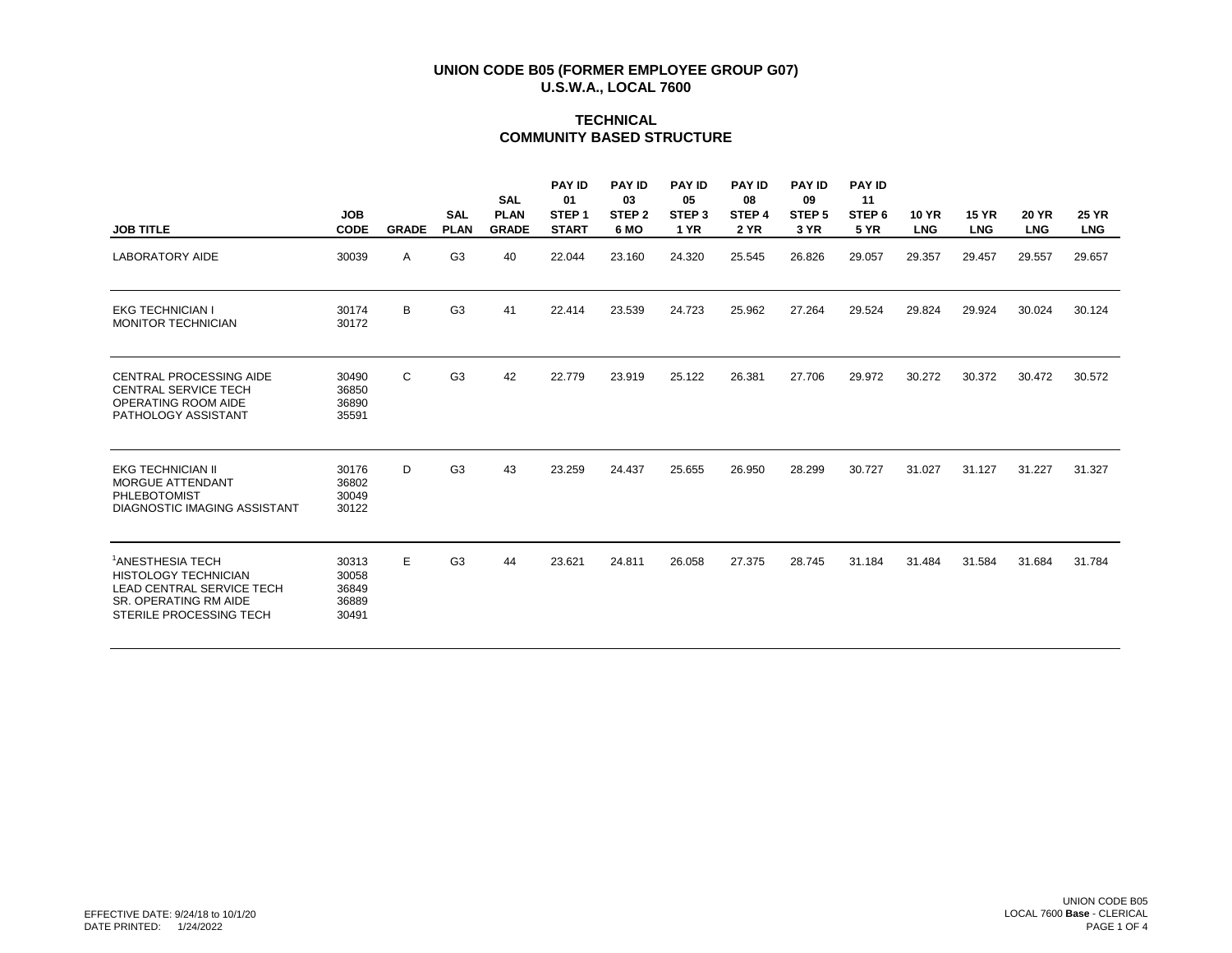# **TECHNICAL COMMUNITY BASED STRUCTURE**

| <b>JOB TITLE</b>                                                                                                                                                              | <b>JOB</b><br><b>CODE</b>                          | <b>GRADE</b> | <b>SAL</b><br><b>PLAN</b> | <b>SAL</b><br><b>PLAN</b><br><b>GRADE</b> | <b>PAY ID</b><br>01<br>STEP <sub>1</sub><br><b>START</b> | <b>PAY ID</b><br>03<br>STEP <sub>2</sub><br>6 MO | <b>PAY ID</b><br>05<br>STEP <sub>3</sub><br><b>1 YR</b> | <b>PAY ID</b><br>08<br>STEP <sub>4</sub><br><b>2 YR</b> | <b>PAY ID</b><br>09<br>STEP <sub>5</sub><br>3 YR | <b>PAY ID</b><br>11<br>STEP 6<br><b>5 YR</b> | <b>10 YR</b><br><b>LNG</b> | <b>15 YR</b><br><b>LNG</b> | <b>20 YR</b><br><b>LNG</b> | <b>25 YR</b><br><b>LNG</b> |
|-------------------------------------------------------------------------------------------------------------------------------------------------------------------------------|----------------------------------------------------|--------------|---------------------------|-------------------------------------------|----------------------------------------------------------|--------------------------------------------------|---------------------------------------------------------|---------------------------------------------------------|--------------------------------------------------|----------------------------------------------|----------------------------|----------------------------|----------------------------|----------------------------|
| <b>OUTPATIENT PHARM TECH</b><br><b>LEAD EKG TECHNICIAN</b>                                                                                                                    | 40176<br>36709                                     | F.           | G <sub>3</sub>            | 45                                        | 24.000                                                   | 25.201                                           | 26.470                                                  | 27.797                                                  | 29.195                                           | 31.639                                       | 31.939                     | 32.039                     | 32.139                     | 32.239                     |
| LEAD STERILE PROCESSING TECH<br><sup>2</sup> PATHOLOGY TECH                                                                                                                   | 30492<br>35575                                     | G            | G <sub>3</sub>            | 46                                        | 24.360                                                   | 25.583                                           | 26.873                                                  | 28.218                                                  | 29.634                                           | 32.108                                       | 32.408                     | 32.508                     | 32.608                     | 32.708                     |
| <b>HEMODIALYSIS TECH</b><br>LEAD OUTPATIENT PHARM TECH<br>OPTOMETRIC ASST<br>RADIOLOGY PROCESSOR SERV TECH<br><b>RESPIRATORY CARE TECHNICIAN</b><br><b>UROLOGY TECHNICIAN</b> | 30206<br>40238<br>37043<br>30120<br>35734<br>30204 | н            | G <sub>3</sub>            | 47                                        | 24.725                                                   | 25.967                                           | 27.268                                                  | 28.646                                                  | 30.078                                           | 32.561                                       | 32.861                     | 32.961                     | 33.061                     | 33.161                     |
| <b>INPATIENT PHARMACY TECHNICIAN</b>                                                                                                                                          | 40175                                              | J            | G <sub>3</sub>            | 49                                        | 25.590                                                   | 26.875                                           | 28.223                                                  | 29.639                                                  | 31.122                                           | 33.817                                       | 34.117                     | 34.217                     | 34.317                     | 34.417                     |
| CARDIAC EXERCISE TECHNICIAN<br>AMBULATORY ONCOLOGY PHARM TEC                                                                                                                  | 36994<br>30808                                     | L            | G <sub>3</sub>            | 51                                        | 26.332                                                   | 27.652                                           | 29.040                                                  | 30.496                                                  | 32.029                                           | 34.739                                       | 35.039                     | 35.139                     | 35.239                     | 35.339                     |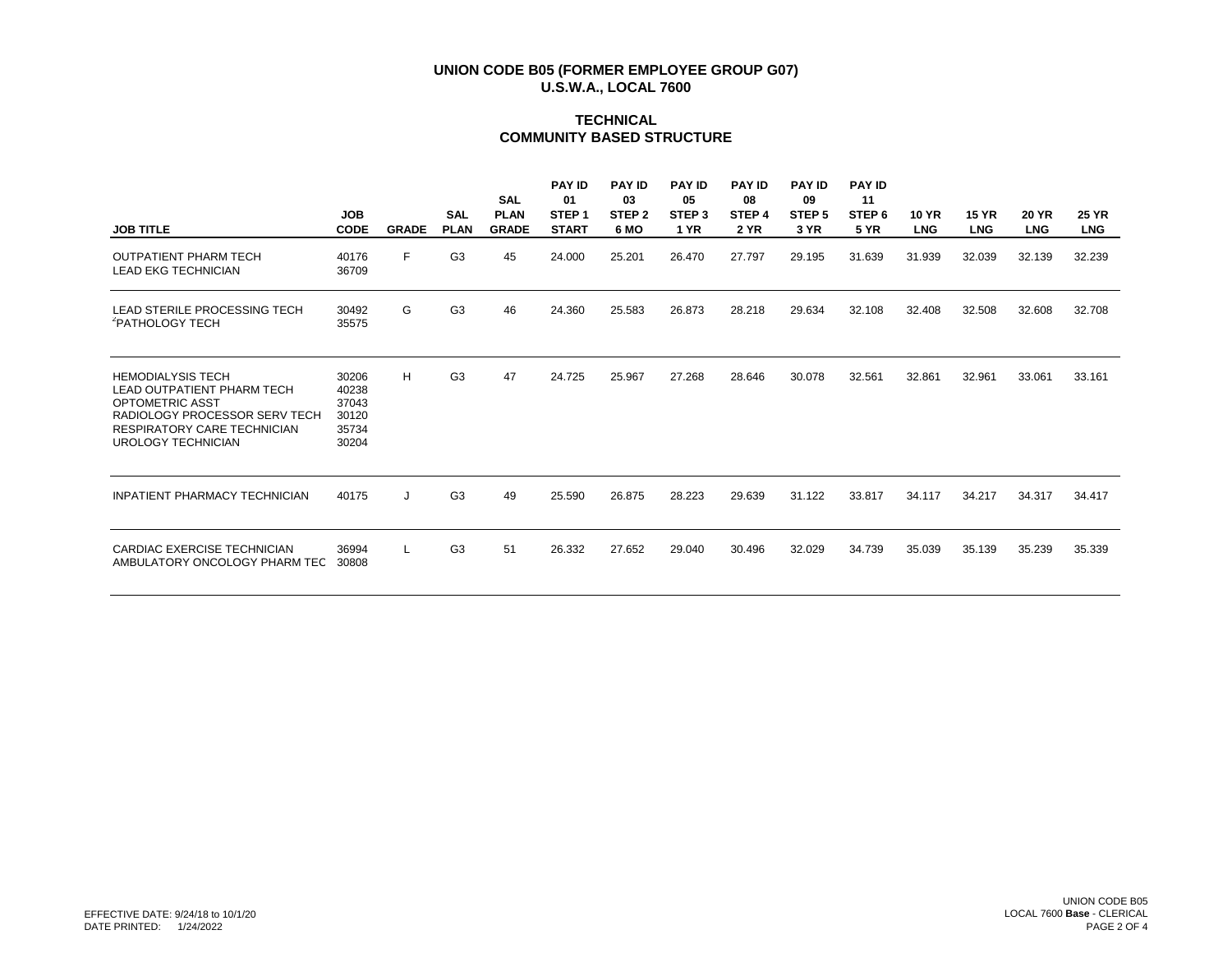# **TECHNICAL COMMUNITY BASED STRUCTURE**

| <b>JOB TITLE</b>                       | <b>JOB</b><br><b>CODE</b> | <b>GRADE</b>             | <b>SAL</b><br><b>PLAN</b> | <b>SAL</b><br><b>PLAN</b><br><b>GRADE</b> | <b>PAY ID</b><br>01<br>STEP <sub>1</sub><br><b>START</b> | <b>PAY ID</b><br>03<br>STEP <sub>2</sub><br>6 MO | <b>PAY ID</b><br>05<br>STEP <sub>3</sub><br><b>1 YR</b> | <b>PAY ID</b><br>08<br>STEP 4<br><b>2 YR</b> | <b>PAY ID</b><br>09<br>STEP <sub>5</sub><br>3 YR | <b>PAY ID</b><br>11<br>STEP 6<br><b>5 YR</b> | <b>10 YR</b><br><b>LNG</b> | <b>15 YR</b><br><b>LNG</b> | <b>20 YR</b><br><b>LNG</b> | <b>25 YR</b><br><b>LNG</b> |
|----------------------------------------|---------------------------|--------------------------|---------------------------|-------------------------------------------|----------------------------------------------------------|--------------------------------------------------|---------------------------------------------------------|----------------------------------------------|--------------------------------------------------|----------------------------------------------|----------------------------|----------------------------|----------------------------|----------------------------|
| <sup>4</sup> CERTIFIED ANESTHESIA TECH | 30801                     | М                        | G <sub>3</sub>            | 52                                        | 26.703                                                   | 28.046                                           | 29.453                                                  | 30.934                                       | 32.490                                           | 35.201                                       | 35.501                     | 35.601                     | 35.701                     | 35.801                     |
| PULMONARY FUNCTION TECH                | 30467                     | N                        | G <sub>3</sub>            | 53                                        | 36.221                                                   | 38.038                                           | 39.944                                                  | 43.218                                       | 46.011                                           | 48.315                                       | 48.615                     | 48.715                     | 48.815                     | 48.915                     |
| SENIOR PULMONARY FUNCTION TECH         | 30468                     | $\circ$                  | G <sub>3</sub>            | 54                                        | 37.230                                                   | 39.093                                           | 41.052                                                  | 44.401                                       | 45.211                                           | 49.632                                       | 49.932                     | 50.032                     | 50.132                     | 50.232                     |
| <b>OUTPATIENT PHAR TECH TRAINEE</b>    | 40177                     | P                        | G <sub>3</sub>            | 55                                        | 22.565                                                   | 25.201                                           | 26.468                                                  |                                              |                                                  |                                              |                            |                            |                            |                            |
| <sup>3</sup> PATHOLOGY TISSUE TECH     | 30829                     | Q                        | G <sub>3</sub>            | 56                                        | 32.031                                                   | 33.524                                           | 35.096                                                  | 36.735                                       | 38.472                                           | 41.558                                       | 41.858                     | 41.958                     | 42.058                     | 42.158                     |
| CERT ANES TECHNOLOGIST                 | 30917                     | $\overline{\phantom{m}}$ | G <sub>3</sub>            | 50                                        | 27.504                                                   | 28.887                                           | 30.337                                                  | 31.862                                       | 33.465                                           | 36.257                                       | 36.557                     | 36.657                     | 36.757                     | 36.857                     |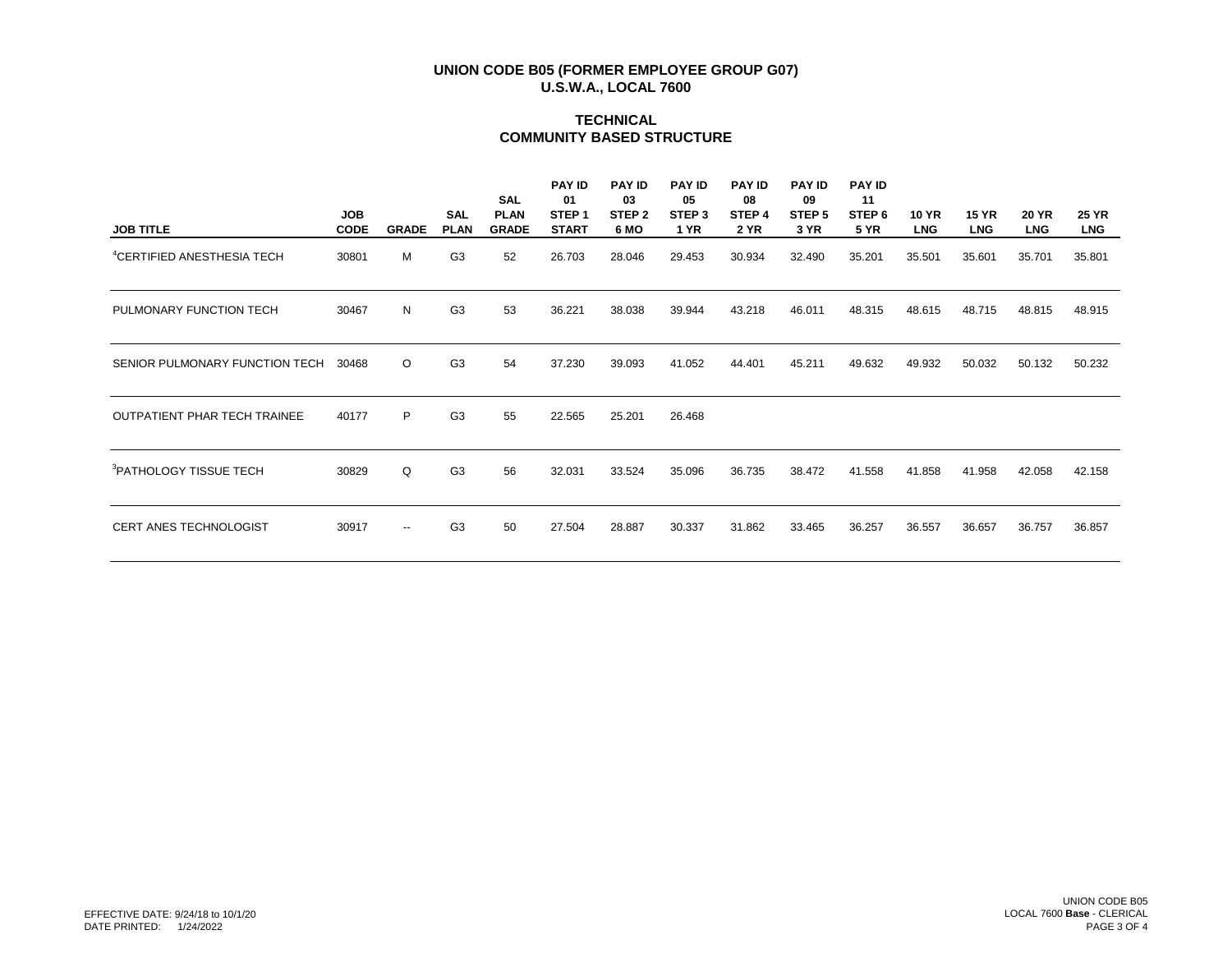#### **TECHNICAL COMMUNITY BASED STRUCTURE**

|                  |            |              |             |              | <b>PAY ID</b>     | <b>PAY ID</b> | <b>PAY ID</b>     | <b>PAY ID</b> | <b>PAY ID</b> | <b>PAY ID</b>     |              |              |              |              |
|------------------|------------|--------------|-------------|--------------|-------------------|---------------|-------------------|---------------|---------------|-------------------|--------------|--------------|--------------|--------------|
|                  |            |              |             | <b>SAL</b>   | 01                | 03            | 05                | 08            | 09            | 11                |              |              |              |              |
|                  | <b>JOB</b> |              | <b>SAL</b>  | <b>PLAN</b>  | STEP <sub>1</sub> | STEP 2        | STEP <sub>3</sub> | STEP 4        | STEP 5        | STEP <sub>6</sub> | <b>10 YR</b> | <b>15 YR</b> | <b>20 YR</b> | <b>25 YR</b> |
| <b>JOB TITLE</b> | CODE       | <b>GRADE</b> | <b>PLAN</b> | <b>GRADE</b> | <b>START</b>      | 6 MO          | 1 YR              | 2 YR          | 3 YR          | <b>5 YR</b>       | LNG          | <b>LNG</b>   | <b>LNG</b>   | <b>LNG</b>   |

\*\*APPLY MSI RULES WHEN JOB CODE IS ESTABLISHED

<sup>1</sup>CLASSIFICATION MOVED FROM GRADE B TO GRADE E EFFECTIVE 3/18/09

\*EFF 5/17/10 NEW STEP RATES ADDED TO REFLECT ADVANCE HIRE CRITERIA

2 TITLE REVISED FROM TISSUE ASST EFF 7/26/10

<sup>3</sup>NEW CLASSIFICATION WITH NEW PAYLINE ASSOCIATED EFFECTIVE 7/28/10, Payline Increased Eff. 11/23/15

<sup>4</sup>TTLE REVISED FROM SR. ANESTHESIA TECH - Moved to Grade M from Grade G.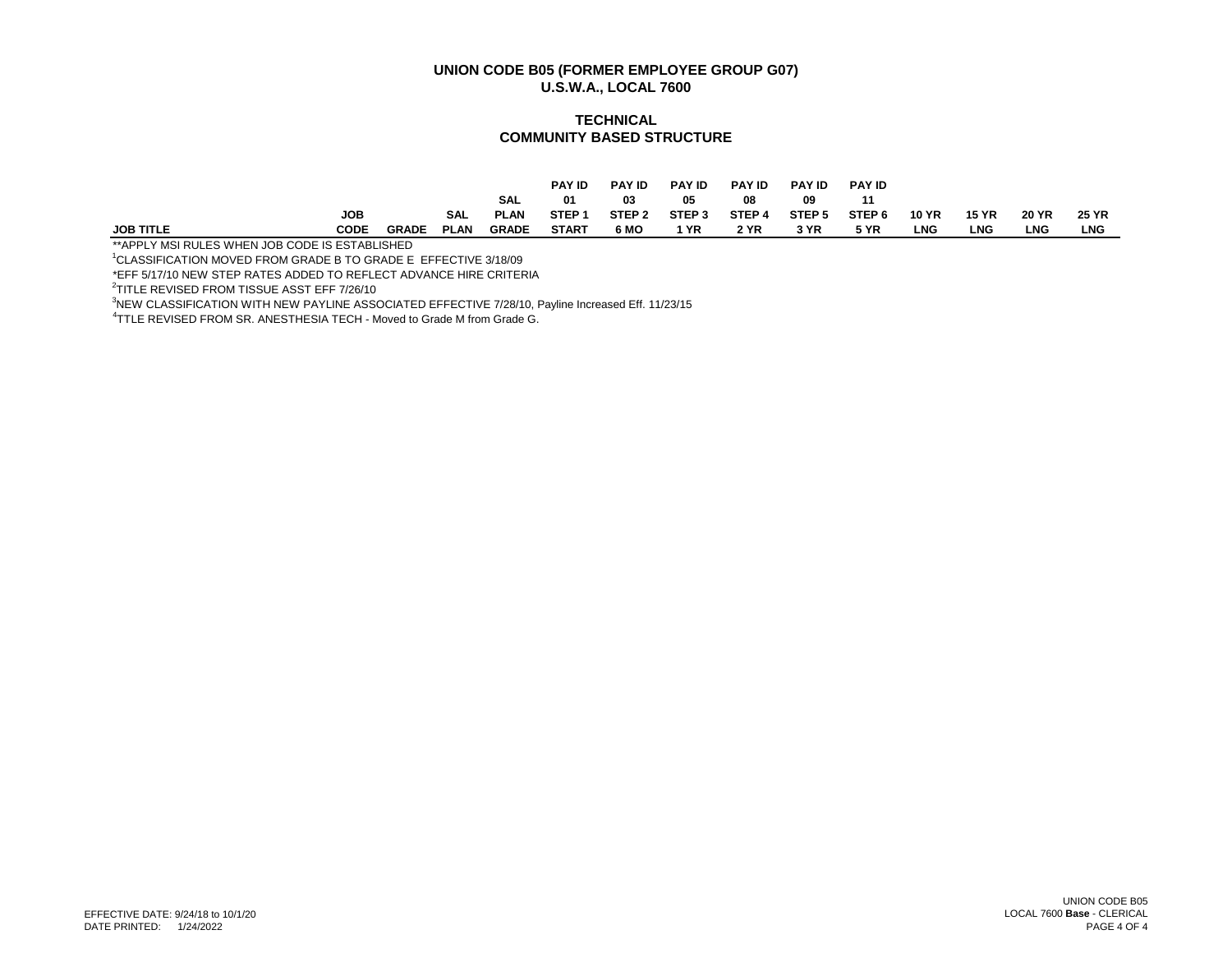## **SUPPORT SERVICES COMMUNITY BASED STRUCTURE**

|                                                                                                                                                       |                                           |              |                           | <b>SAL</b>                  | <b>PAY ID</b><br>01               | <b>PAY ID</b><br>03       | <b>PAY ID</b><br>05              | <b>PAY ID</b><br>08              | <b>PAY ID</b><br>09       | <b>PAY ID</b><br>11              |                            |                            |                            |                            |
|-------------------------------------------------------------------------------------------------------------------------------------------------------|-------------------------------------------|--------------|---------------------------|-----------------------------|-----------------------------------|---------------------------|----------------------------------|----------------------------------|---------------------------|----------------------------------|----------------------------|----------------------------|----------------------------|----------------------------|
| <b>JOB TITLE</b>                                                                                                                                      | <b>JOB</b><br><b>CODE</b>                 | <b>GRADE</b> | <b>SAL</b><br><b>PLAN</b> | <b>PLAN</b><br><b>GRADE</b> | STEP <sub>1</sub><br><b>START</b> | STEP <sub>2</sub><br>6 MO | STEP <sub>3</sub><br><b>1 YR</b> | STEP <sub>4</sub><br><b>2 YR</b> | STEP <sub>5</sub><br>3 YR | STEP <sub>6</sub><br><b>5 YR</b> | <b>10 YR</b><br><b>LNG</b> | <b>15 YR</b><br><b>LNG</b> | <b>20 YR</b><br><b>LNG</b> | <b>25 YR</b><br><b>LNG</b> |
| <b>LAB ATTENDANT</b><br>SUPPLY ATTENDANT                                                                                                              | 35580<br>47841                            | Α            | G4                        | 01                          | 18.142                            | 19.054                    | 20.011                           | 21.019                           | 22.166                    | 23.188                           | 23.488                     | 23.588                     | 23.688                     | 23.788                     |
| <b>DIETARY AIDE</b><br><b>HOUSEKEEPING ATTENDANT</b><br><b>KITCHEN PORTER</b><br><b>LINEN ROOM ATTENDANT</b>                                          | 45444<br>40140<br>45422<br>40145          | В            | G4                        | 02                          | 18.455                            | 19.383                    | 20.364                           | 21.388                           | 22.464                    | 23.594                           | 23.894                     | 23.994                     | 24.094                     | 24.194                     |
| APPAREL ATTENDANT<br>DIETARY STOREROOM WORKER<br><b>MAIL ROOM MESSENGER</b>                                                                           | 47857<br>45442<br>24072                   | C            | G4                        | 03                          | 18.768                            | 19.714                    | 20.702                           | 21.746                           | 22.840                    | 23.988                           | 24.288                     | 24.388                     | 24.488                     | 24.588                     |
| <b>LEAD DIETARY AIDE</b><br>LEAD HOUSEKEEPING ATTENDANT<br><b>LEAD LINEN ROOM ATTENDANT</b><br><b>RESPIRATORY CARE AIDE</b><br><b>STOREROOM CLERK</b> | 45445<br>47849<br>47859<br>35732<br>40050 | D            | G4                        | 04                          | 19.090                            | 20.050                    | 21.056                           | 22.118                           | 23.225                    | 24.397                           | 24.697                     | 24.797                     | 24.897                     | 24.997                     |
| <b>COURIER</b><br><b>GRILL COOK</b><br>LEAD DIETARY STOREROOM WORKER<br><sup>4</sup> LEAD ROP DIETARY AIDE<br>PATIENT SERVICE DRIVER                  | 20048<br>40117<br>45443<br>40250<br>40127 | E            | G4                        | 05                          | 19.401                            | 20.379                    | 21.401                           | 22.476                           | 23.609                    | 24.788                           | 25.088                     | 25.188                     | 25.288                     | 25.388                     |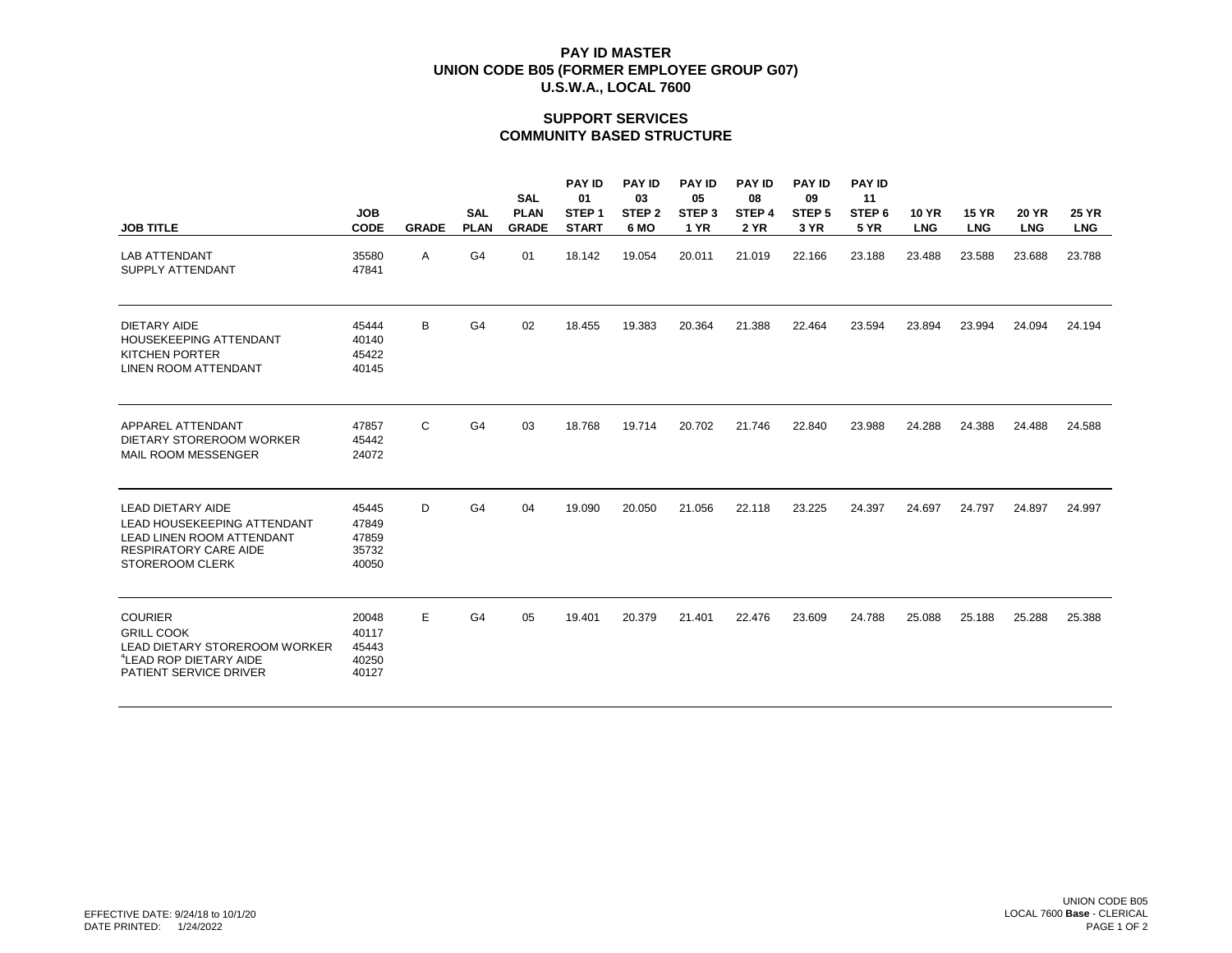## **SUPPORT SERVICES COMMUNITY BASED STRUCTURE**

| <b>JOB TITLE</b>                                                                                                                                  | <b>JOB</b><br><b>CODE</b>                 | <b>GRADE</b>             | <b>SAL</b><br><b>PLAN</b> | <b>SAL</b><br><b>PLAN</b><br><b>GRADE</b> | <b>PAY ID</b><br>01<br>STEP <sub>1</sub><br><b>START</b> | <b>PAY ID</b><br>03<br>STEP <sub>2</sub><br>6 MO | <b>PAY ID</b><br>05<br>STEP <sub>3</sub><br>1 YR | <b>PAY ID</b><br>08<br>STEP <sub>4</sub><br><b>2 YR</b> | <b>PAY ID</b><br>09<br>STEP <sub>5</sub><br>3 YR | <b>PAY ID</b><br>11<br>STEP <sub>6</sub><br><b>5 YR</b> | <b>10 YR</b><br><b>LNG</b> | <b>15 YR</b><br><b>LNG</b> | <b>20 YR</b><br><b>LNG</b> | <b>25 YR</b><br><b>LNG</b> |
|---------------------------------------------------------------------------------------------------------------------------------------------------|-------------------------------------------|--------------------------|---------------------------|-------------------------------------------|----------------------------------------------------------|--------------------------------------------------|--------------------------------------------------|---------------------------------------------------------|--------------------------------------------------|---------------------------------------------------------|----------------------------|----------------------------|----------------------------|----------------------------|
| <b>STOREROOM WORKER</b><br><b>TRANSPORTATION AIDE</b>                                                                                             | 40045<br>40124                            | F                        | G <sub>4</sub>            | 06                                        | 19.716                                                   | 20.713                                           | 21.747                                           | 22.846                                                  | 23.989                                           | 25.194                                                  | 25.494                     | 25.594                     | 25.694                     | 25.794                     |
| <b>FIRST COOK</b><br>SHIPPING/RECEIVING CLERK<br>STOREROOM WORKER/DRIVER<br>PERIOPERATIVE ASSISTANT                                               | 40110<br>40053<br>40121<br>20953          | G                        | G <sub>4</sub>            | 07                                        | 20.143                                                   | 21.155                                           | 22.216                                           | 23.339                                                  | 24.505                                           | 25.739                                                  | 26.039                     | 26.139                     | 26.239                     | 26.339                     |
| <sup>4</sup> LEAD ROP COOK<br><b>LEAD STOREROOM WORKER</b><br><b>LEAD TRANSPORTATION AIDE</b><br>OPERATING ROOM CORE ASST<br>PHARMACY STOCK CLERK | 40249<br>40239<br>47711<br>36896<br>20564 | н                        | G <sub>4</sub>            | 08                                        | 20.454                                                   | 21.484                                           | 22.559                                           | 23.696                                                  | 24.895                                           | 26.146                                                  | 26.446                     | 26.546                     | 26.646                     | 26.746                     |
| <sup>2</sup> REGIONAL TRUCK DRIVER                                                                                                                | 47712                                     | J                        | G <sub>4</sub>            | 10                                        | 21.082                                                   | 22.142                                           | 23.258                                           | 24.430                                                  | 25.653                                           | 26.948                                                  | 27.248                     | 27.348                     | 27.448                     | 27.548                     |
| <sup>3</sup> SUPPLY CHAIN TECH                                                                                                                    | 40246                                     | $\overline{\phantom{a}}$ | G4                        | 12                                        | 23.629                                                   | 24.816                                           | 26.066                                           | 27.379                                                  | 28.753                                           | 30.199                                                  | 30.499                     | 30.599                     | 30.699                     | 30.799                     |

\*\*APPLY MSI RULES WHEN JOB CODE IS ESTABLISHED

<sup>1</sup>CLASSIFICATION MOVED FROM G4-03 TO G4-06 EFFECTIVE 2/21/10. CLASSIFICATION MOVED FROM G4-06 TO G4-07 EFFECTIVE 11/06/2017.

**2** JOB TITLE UPDATED TO INCLUDE "REGIONAL" EFFECTIVE 10/18/10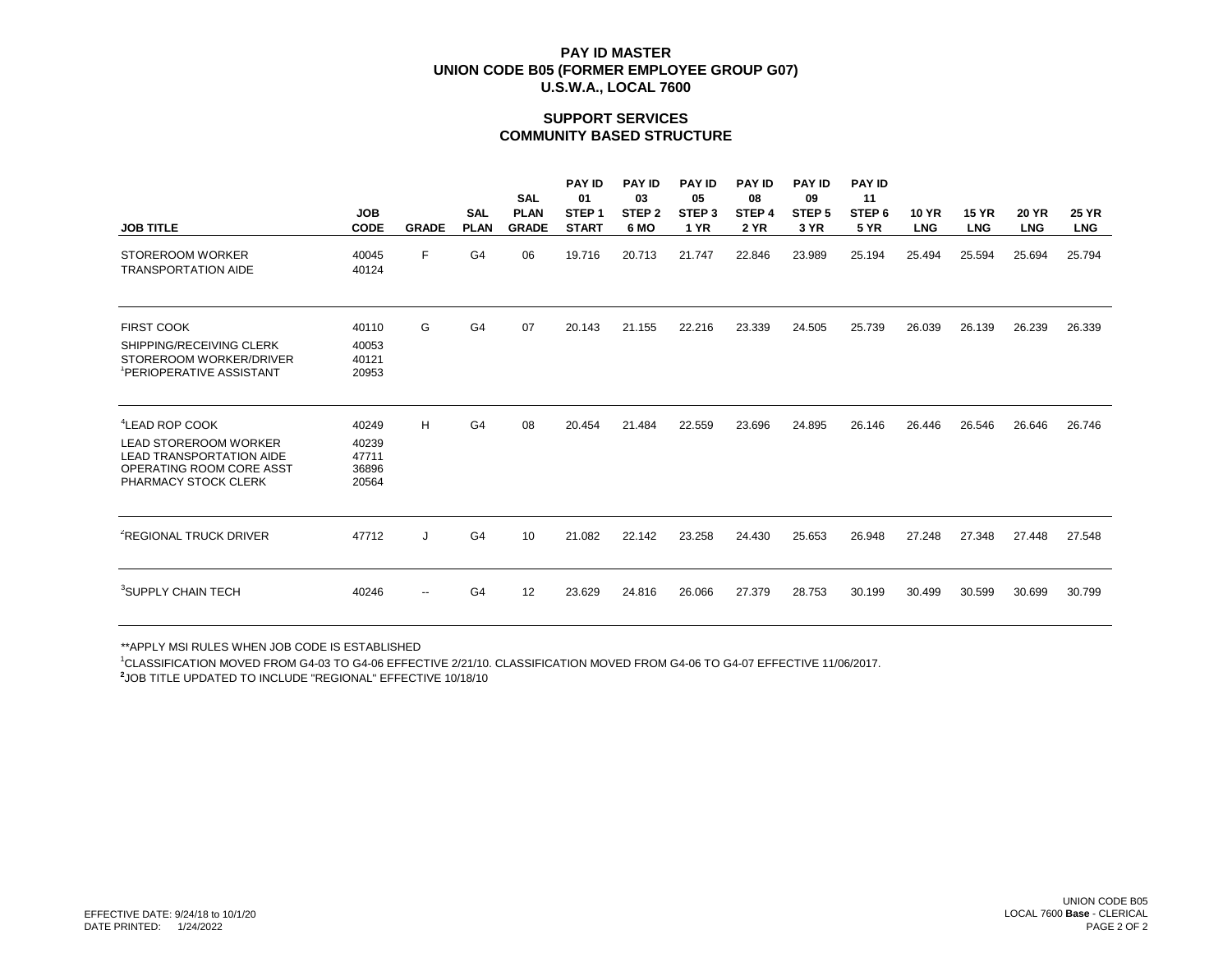# **EQUIPMENT SERVICES COMMUNITY BASED STRUCTURE**

| <b>JOB TITLE</b>                                                       | <b>JOB</b><br><b>CODE</b> | <b>GRADE</b> | <b>SAL</b><br><b>PLAN</b> | SAL<br><b>PLAN</b><br><b>GRADE</b> | <b>PAY ID</b><br>01<br>STEP <sub>1</sub><br><b>START</b> | <b>PAY ID</b><br>03<br>STEP <sub>2</sub><br>6 MO | <b>PAY ID</b><br>05<br>STEP 3<br><b>1 YR</b> | <b>PAY ID</b><br>08<br>STEP <sub>4</sub><br><b>2 YR</b> | <b>PAY ID</b><br>09<br>STEP 5<br>3 YR | <b>PAY ID</b><br>11<br>STEP <sub>6</sub><br><b>5 YR</b> | 10 YR<br><b>LNG</b> | <b>15 YR</b><br><b>LNG</b> | <b>20 YR</b><br><b>LNG</b> | <b>25 YR</b><br><b>LNG</b> |
|------------------------------------------------------------------------|---------------------------|--------------|---------------------------|------------------------------------|----------------------------------------------------------|--------------------------------------------------|----------------------------------------------|---------------------------------------------------------|---------------------------------------|---------------------------------------------------------|---------------------|----------------------------|----------------------------|----------------------------|
|                                                                        |                           |              |                           |                                    |                                                          |                                                  |                                              |                                                         |                                       |                                                         |                     |                            |                            |                            |
| <b>LOCKSMITH</b>                                                       | 47935                     | Κ            | G <sub>2</sub>            | 60                                 | 26.231                                                   | 27.086                                           | 28.990                                       | 31.028                                                  | 33.209                                | 35.544                                                  | 35.844              | 35.944                     | 36.044                     | 36.144                     |
| MAINTENANCE ATTENDANT                                                  | 47936                     | A            | G <sub>2</sub>            | 61                                 | 27.009                                                   | 28.369                                           | 29.788                                       | 31.291                                                  | 33.479                                | 35.527                                                  | 35.827              | 35.927                     | 36.027                     | 36.127                     |
| <b>PLANT ENGINEER I</b>                                                | 47938                     | В            | G <sub>2</sub>            | 64                                 | 27.934                                                   | 30.211                                           | 31.728                                       | 33.325                                                  | 35.791                                | 38.115                                                  | 38.415              | 38.515                     | 38.615                     | 38.715                     |
| * BIOMEDICAL EQUIPMENT TECH (BMET<br>* PLANT ENGINEER II<br>*(SEE MSP) | 40165<br>40162            | C            | G <sub>2</sub>            | 62                                 | 35.410                                                   | 38.297                                           | 40.222                                       | 42.243                                                  | 45.358                                | 47.840                                                  | 48.140              | 48.240                     | 48.340                     | 48.440                     |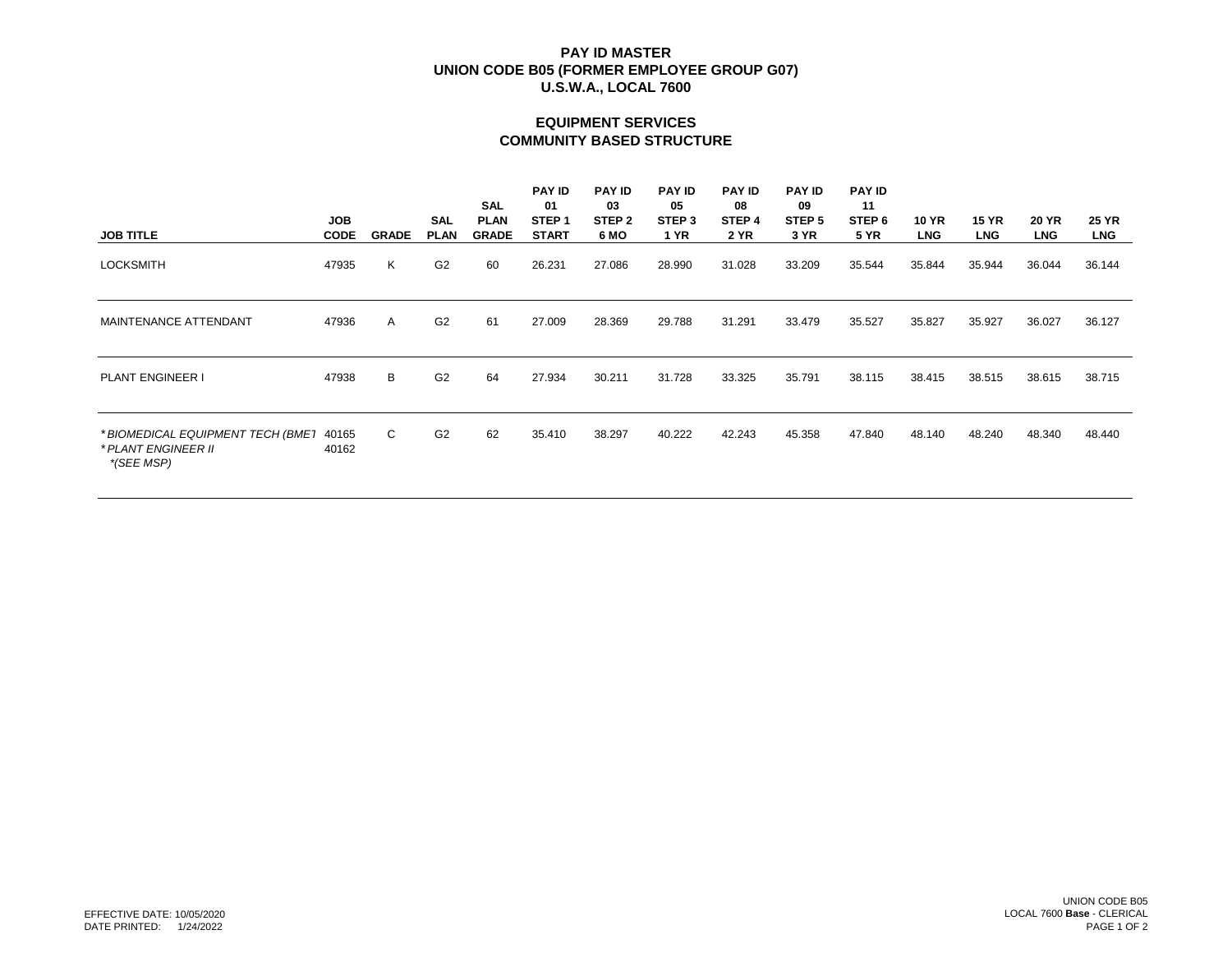#### **EQUIPMENT SERVICES COMMUNITY BASED STRUCTURE**

| <b>JOB TITLE</b>                                                     | <b>JOB</b><br><b>CODE</b> | <b>GRADE</b> | <b>SAL</b><br><b>PLAN</b> | <b>SAL</b><br><b>PLAN</b><br><b>GRADE</b> | <b>PAY ID</b><br>01<br>STEP <sub>1</sub><br><b>START</b> | <b>PAY ID</b><br>03<br>STEP <sub>2</sub><br>6 MO | <b>PAY ID</b><br>05<br>STEP <sub>3</sub><br><b>1 YR</b> | <b>PAY ID</b><br>08<br>STEP <sub>4</sub><br><b>2 YR</b> | <b>PAY ID</b><br>09<br>STEP <sub>5</sub><br>3 YR | <b>PAY ID</b><br>11<br>STEP 6<br><b>5 YR</b> | <b>10 YR</b><br><b>LNG</b> | <b>15 YR</b><br><b>LNG</b> | <b>20 YR</b><br><b>LNG</b> | <b>25 YR</b><br><b>LNG</b> |
|----------------------------------------------------------------------|---------------------------|--------------|---------------------------|-------------------------------------------|----------------------------------------------------------|--------------------------------------------------|---------------------------------------------------------|---------------------------------------------------------|--------------------------------------------------|----------------------------------------------|----------------------------|----------------------------|----------------------------|----------------------------|
| *CERT BIOMED EQUIP TECH (CBMET<br>* PLANT ENGINEER III<br>*(SEE MSP) | 40167<br>40163            | D            | G <sub>2</sub>            | 63                                        | 36.846                                                   | 39.860                                           | 41.856                                                  | 43.950                                                  | 47.153                                           | 49.676                                       | 49.976                     | 50.076                     | 50.176                     | 50.276                     |
| *LD BIOMED EQUIP TECH<br><i>*LEAD PLANT ENGINEER</i><br>*(SEE MSP)   | 40169<br>40164            | F.           | G <sub>2</sub>            | 66                                        | 39.862                                                   | 43.118                                           | 45.285                                                  | 47.552                                                  | 51.009                                           | 53.738                                       | 54.038                     | 54.138                     | 54.238                     | 54.338                     |

*\*REFERS TO MSP CLASSIFICATIONS*

\*\*APPLY MSI RULES WHEN JOB CODE IS ESTABLISHED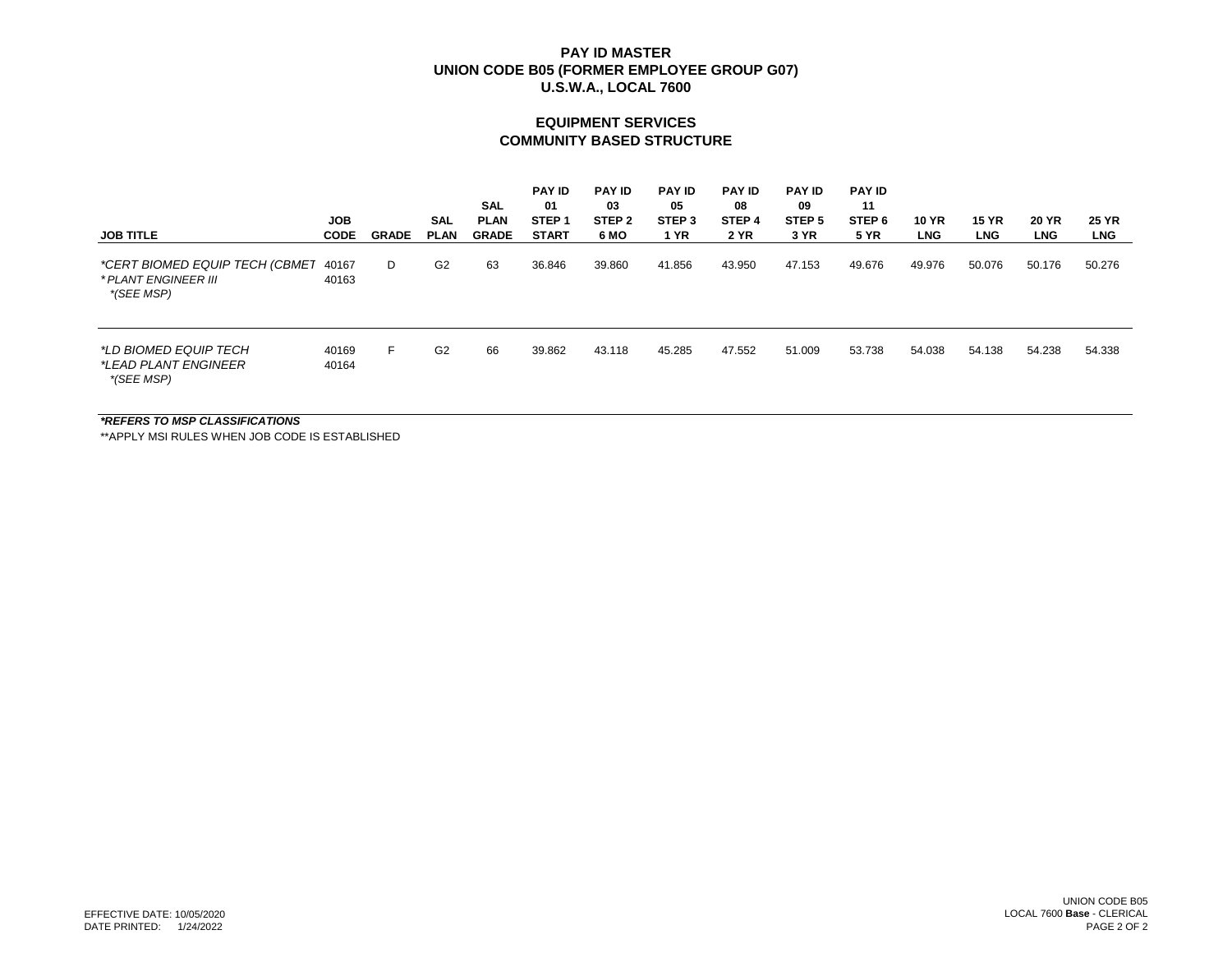# **KPIT - CORONA COMMUNITY BASED STRUCTURE**

| <b>JOB TITLE</b>           | <b>JOB</b><br><b>CODE</b> | <b>GRADE</b> | <b>SAL</b><br><b>PLAN</b> | <b>SAL</b><br><b>GRADE</b> | <b>PAY ID</b><br>01<br>STEP <sub>1</sub><br><b>START</b> | <b>PAY ID</b><br>03<br>STEP <sub>2</sub><br>6 MO | <b>PAY ID</b><br>05<br>STEP <sub>3</sub><br><b>1 YR</b> | <b>PAY ID</b><br>08<br>STEP 4<br>2 YR | <b>PAY ID</b><br>09<br>STEP 5<br>3 YR | <b>PAY ID</b><br>11<br>STEP 6<br><b>5 YR</b> | <b>10 YR</b><br><b>LNG</b> | <b>15 YR</b><br><b>LNG</b> | <b>20 YR</b><br><b>LNG</b> | <b>25 YR</b><br><b>LNG</b> |
|----------------------------|---------------------------|--------------|---------------------------|----------------------------|----------------------------------------------------------|--------------------------------------------------|---------------------------------------------------------|---------------------------------------|---------------------------------------|----------------------------------------------|----------------------------|----------------------------|----------------------------|----------------------------|
| PERIPHERAL CONTROL CLERK   | 23655                     |              | G7                        | 01                         | 27.985                                                   | 28.810                                           | 30.260                                                  | 31.627                                | 33.216                                | 35.184                                       | 35.484                     | 35.584                     | 35.684                     | 35.784                     |
| DISTRIBUTION CONTROL CLERK | 23656                     |              | G7                        | 02                         | 24.734                                                   | 25.481                                           | 26.762                                                  | 28.086                                | 29.490                                | 31.627                                       | 31.927                     | 32.027                     | 32.127                     | 32.227                     |
| <b>COURIER</b>             | 23657                     |              | G7                        | 03                         | 19.830                                                   | 20.430                                           | 21.443                                                  | 22.126                                | 23.245                                | 25.376                                       | 25.676                     | 25.776                     | 25.876                     | 25.976                     |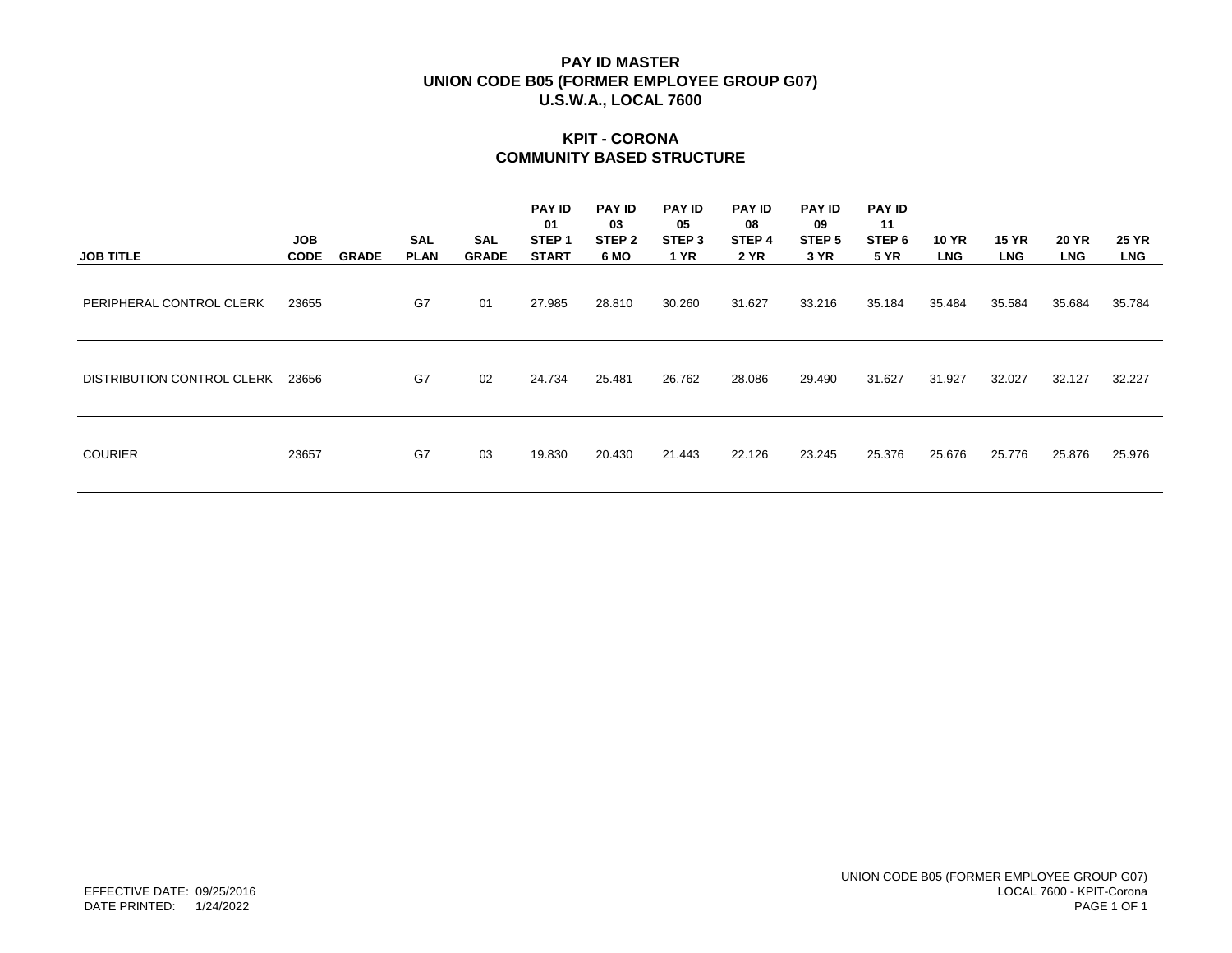# **PAY ID MASTER UNION CODE B05 (FORMER EMPLOYEE GROUP G04)**

## **U.S.W.A., LOCAL 7600**

# **SERVICE AND MAINTENANCE FROZEN STRUCTURE**

|                                                                                                                                                       |                                           |              |                |              | <b>PAY ID</b>     | <b>PAY ID</b>     | <b>PAY ID</b>     | <b>PAY ID</b>     | <b>PAY ID</b>     |              |              |              |              |
|-------------------------------------------------------------------------------------------------------------------------------------------------------|-------------------------------------------|--------------|----------------|--------------|-------------------|-------------------|-------------------|-------------------|-------------------|--------------|--------------|--------------|--------------|
|                                                                                                                                                       |                                           |              |                |              | 51                | 52                | 55                | 58                | 59                |              |              |              |              |
|                                                                                                                                                       | <b>JOB</b>                                |              | <b>SAL</b>     | <b>SAL</b>   | STEP <sub>1</sub> | STEP <sub>2</sub> | STEP <sub>3</sub> | STEP <sub>4</sub> | STEP <sub>5</sub> | <b>LNG</b>   | <b>LNG</b>   | <b>LNG</b>   | <b>LNG</b>   |
| <b>JOB TITLE</b>                                                                                                                                      | <b>CODE</b>                               | <b>GRADE</b> | <b>PLAN</b>    | <b>GRADE</b> | <b>START</b>      | 3 MO              | <b>1 YR</b>       | <b>2 YR</b>       | 3 YR              | <b>10 YR</b> | <b>15 YR</b> | <b>20 YR</b> | <b>25 YR</b> |
| DIETARY AIDE<br>HOUSEKEEPING ATTENDANT<br>KITCHEN PORTER<br>LINEN ROOM ATTENDANT                                                                      | 40085<br>40139<br>40065<br>40144          | В            | A <sub>3</sub> | 02           | 20.732            | 21.776            | 22.875            | 24.187            | 25.294            | 25.594       | 25.694       | 25.794       | 25.894       |
| APPAREL ATTENDANT<br>DIETARY STOREROOM WORKER<br>MAIL ROOM MESSENGER                                                                                  | 40142<br>40083<br>20051                   | C            | A <sub>3</sub> | 03           | 21.083            | 22.148            | 23.258            | 24.591            | 25.681            | 25.981       | 26.081       | 26.181       | 26.281       |
| <b>LEAD DIETARY AIDE</b><br>LEAD HOUSEKEEPING ATTENDANT<br><b>LEAD LINEN ROOM ATTENDANT</b><br><b>RESPIRATORY CARE AIDE</b><br><b>STOREROOM CLERK</b> | 40086<br>40141<br>40147<br>30072<br>40049 | D            | A <sub>3</sub> | 04           | 21.440            | 22.521            | 23.651            | 25.009            | 26.062            | 26.362       | 26.462       | 26.562       | 26.662       |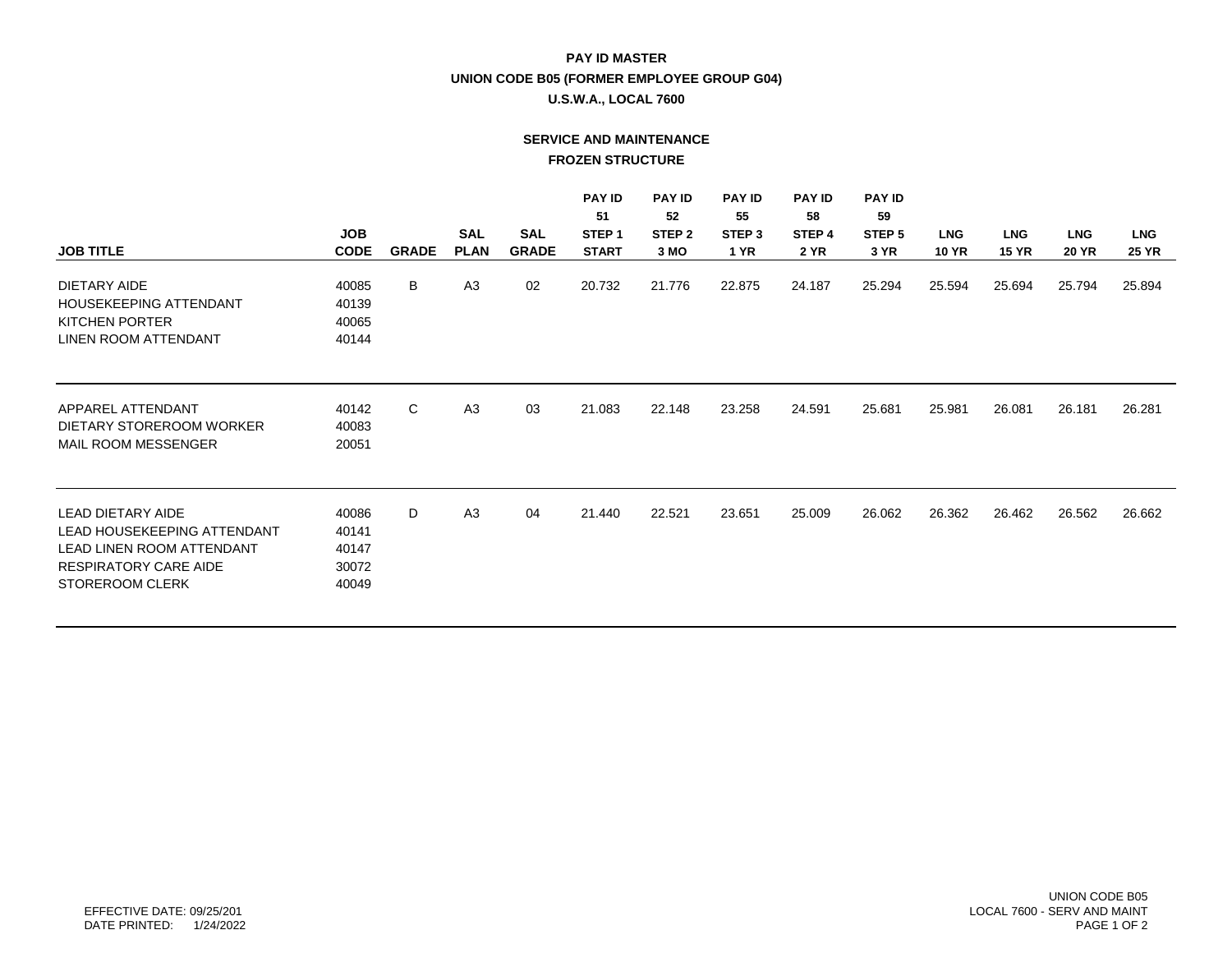# **PAY ID MASTER UNION CODE B05 (FORMER EMPLOYEE GROUP G04)**

## **U.S.W.A., LOCAL 7600**

# **SERVICE AND MAINTENANCE FROZEN STRUCTURE**

|                                 |             |              |                |              | <b>PAY ID</b><br>51 | <b>PAY ID</b><br>52 | <b>PAY ID</b><br>55 | <b>PAY ID</b><br>58 | <b>PAY ID</b><br>59 |              |              |              |              |
|---------------------------------|-------------|--------------|----------------|--------------|---------------------|---------------------|---------------------|---------------------|---------------------|--------------|--------------|--------------|--------------|
|                                 | <b>JOB</b>  |              | <b>SAL</b>     | <b>SAL</b>   | STEP <sub>1</sub>   | STEP <sub>2</sub>   | STEP <sub>3</sub>   | STEP 4              | STEP <sub>5</sub>   | <b>LNG</b>   | <b>LNG</b>   | <b>LNG</b>   | <b>LNG</b>   |
| <b>JOB TITLE</b>                | <b>CODE</b> | <b>GRADE</b> | <b>PLAN</b>    | <b>GRADE</b> | <b>START</b>        | 3 MO                | <b>1 YR</b>         | <b>2 YR</b>         | 3 YR                | <b>10 YR</b> | <b>15 YR</b> | <b>20 YR</b> | <b>25 YR</b> |
| <b>COURIER</b>                  | 20047       |              | A <sub>3</sub> | 05           |                     |                     |                     |                     |                     |              |              |              |              |
| <b>GRILL COOK</b>               | 40116       | Е.           |                |              | 21.791              | 22.887              | 24.038              | 25.414              | 26.453              | 26.753       | 26.853       | 26.953       | 27.053       |
| LEAD DIETARY STOREROOM WKR      | 40084       |              |                |              |                     |                     |                     |                     |                     |              |              |              |              |
| <b>PATIENT SERVICE DRIVER</b>   | 40126       |              |                |              |                     |                     |                     |                     |                     |              |              |              |              |
|                                 |             |              |                |              |                     |                     |                     |                     |                     |              |              |              |              |
| <b>STOREROOM WORKER</b>         | 40044       | F.           | A <sub>3</sub> | 06           | 22.148              | 23.259              | 24.432              | 25.414              | 26.836              | 27.136       | 27.236       | 27.336       | 27.436       |
| <b>TRANSPORTATION AIDE</b>      | 40123       |              |                |              |                     |                     |                     |                     |                     |              |              |              |              |
|                                 |             |              |                |              |                     |                     |                     |                     |                     |              |              |              |              |
| <b>FIRST COOK</b>               | 40109       | G            | A <sub>3</sub> | 07           | 22.625              | 23.758              | 24.952              | 26.381              | 27.559              | 27.859       | 27.959       | 28.059       | 28.159       |
| SHIPPING/RECEIVING CLERK        | 40052       |              |                |              |                     |                     |                     |                     |                     |              |              |              |              |
| STOREROOM WORKER/DRIVER         | 40120       |              |                |              |                     |                     |                     |                     |                     |              |              |              |              |
|                                 |             |              |                |              |                     |                     |                     |                     |                     |              |              |              |              |
| <b>LEAD STOREROOM WORKER</b>    | 40047       | H            | A <sub>3</sub> | 08           | 22.974              | 24.139              | 25.346              | 26.800              | 27.952              | 28.252       | 28.352       | 28.452       | 28.552       |
| OPERATING ROOM CORE ASSISTANT   | 30280       |              |                |              |                     |                     |                     |                     |                     |              |              |              |              |
| PHARMACY STOCK CLERK            | 20547       |              |                |              |                     |                     |                     |                     |                     |              |              |              |              |
| <b>LEAD TRANSPORTATION AIDE</b> | 40129       |              |                |              |                     |                     |                     |                     |                     |              |              |              |              |
| <b>TRUCK DRIVER</b>             | 40130       |              |                |              |                     |                     |                     |                     |                     |              |              |              |              |
|                                 |             |              |                |              |                     |                     |                     |                     |                     |              |              |              |              |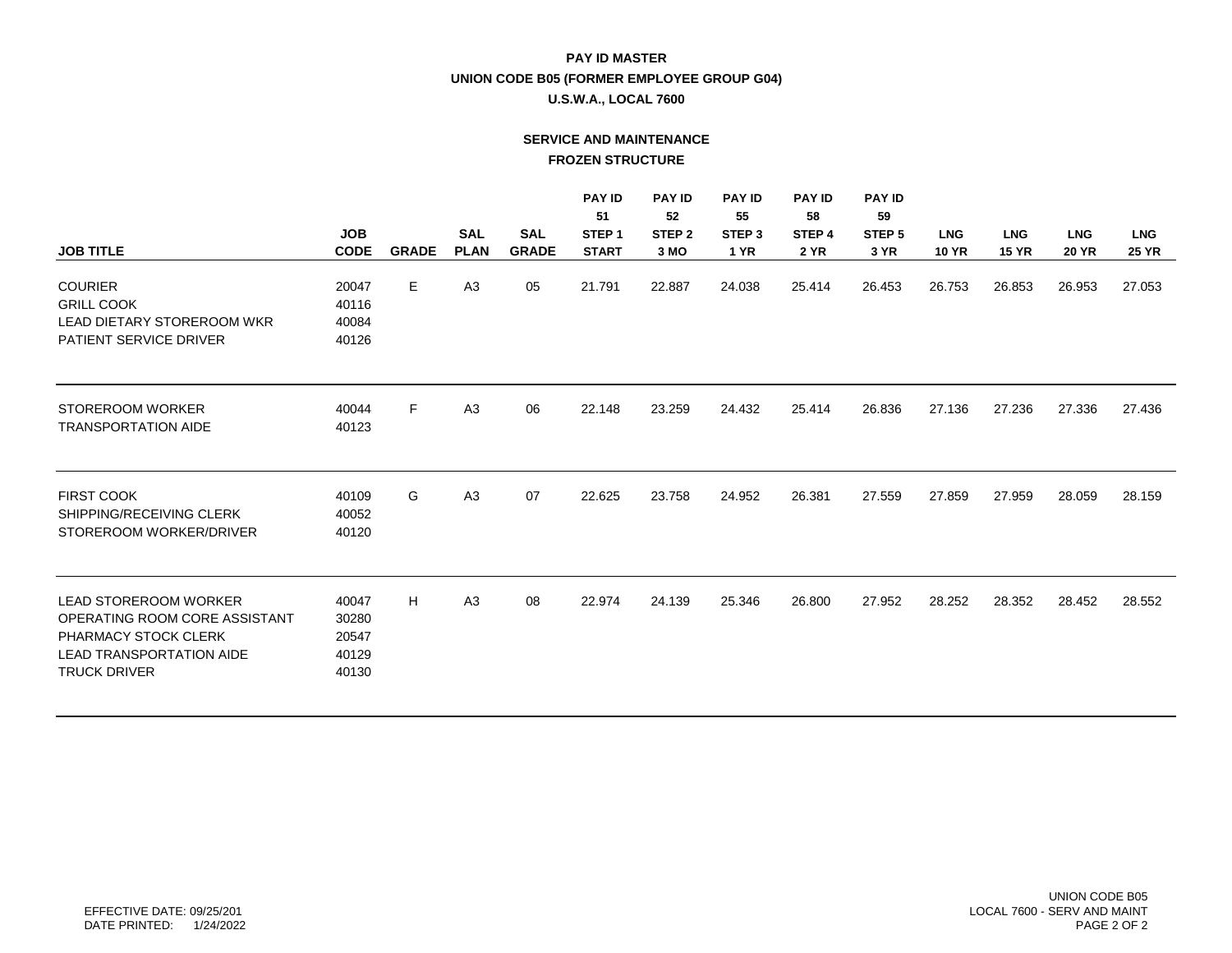# **CLERICAL COMMUNITY BASED STRUCTURE**

|                                                                                                                                                                                                                                                                                                               | <b>JOB</b>                                                                                      |              | <b>SAL</b>     | <b>SAL</b>   | <b>PAY ID</b><br>01<br>STEP <sub>1</sub> | <b>PAY ID</b><br>03<br>STEP <sub>2</sub> | <b>PAY ID</b><br>05<br>STEP 3 | <b>PAY ID</b><br>08<br>STEP 4 | <b>PAY ID</b><br>09<br>STEP <sub>5</sub> | <b>PAY ID</b><br>11<br>STEP <sub>6</sub> | <b>10 YR</b> | <b>15 YR</b> | <b>20 YR</b> | <b>25 YR</b> |
|---------------------------------------------------------------------------------------------------------------------------------------------------------------------------------------------------------------------------------------------------------------------------------------------------------------|-------------------------------------------------------------------------------------------------|--------------|----------------|--------------|------------------------------------------|------------------------------------------|-------------------------------|-------------------------------|------------------------------------------|------------------------------------------|--------------|--------------|--------------|--------------|
| <b>JOB TITLE</b>                                                                                                                                                                                                                                                                                              | <b>CODE</b>                                                                                     | <b>GRADE</b> | <b>PLAN</b>    | <b>GRADE</b> | <b>START</b>                             | 6 MO                                     | 1 YR                          | <b>2 YR</b>                   | 3 YR                                     | <b>5 YR</b>                              | <b>LNG</b>   | <b>LNG</b>   | <b>LNG</b>   | <b>LNG</b>   |
| <b>CHART ROOM CLERK</b><br><b>CLERK TYPIST</b><br>DOCUMENT SCANNER<br><b>INFORMATION CLERK I</b><br><b>LAB CLERK</b><br>UNIT SECRETARY TRAINEE                                                                                                                                                                | 20324<br>24094<br>21044<br>24100<br>20501<br>24934                                              | Α            | G <sub>1</sub> | 14           | 21.485                                   | 22.565                                   | 23.698                        | 24.889                        | 26.136                                   | 27.684                                   | 27.984       | 28.084       | 28.184       | 28.284       |
| <b>DEACTIVATION CLERK</b><br><b>DEPARTMENT CLERK I</b><br><b>DIET CLERK</b><br><b>DIETARY CASHIER</b><br><b>FILE CLERK</b><br>HOME HEALTH CLERK I<br>OHS CLERK<br><b>PARKING CASHIER</b><br>SAFETY AND SECURITY CLERK<br><b>SCREENING CLERK</b>                                                               | 24521<br>24092<br>20421<br>20524<br>20037<br>20132<br>20504<br>43351<br>27541<br>24104          | В            | G <sub>1</sub> | 15           | 21.836                                   | 22.944                                   | 24.096                        | 25.304                        | 26.584                                   | 28.146                                   | 28.446       | 28.546       | 28.646       | 28.746       |
| AREA CLAIMS CLERK<br><b>CENTREX OPERATOR</b><br><b>LEAD CHART ROOM CLERK</b><br>PRE-OP CLERK<br><b>RECEPTIONIST I</b><br>RECORDS CLERK I                                                                                                                                                                      | 24135<br>24796<br>24609<br>24131<br>20511<br>20253                                              | C            | G <sub>1</sub> | 16           | 22.205                                   | 23.315                                   | 24.487                        | 25.716                        | 27.006                                   | 28.61                                    | 28.91        | 29.01        | 29.11        | 29.21        |
| <b>ADMIN SERVICES CLERK</b><br>ANESTHESIA CLERK<br><b>APPOINTMENT CLERK</b><br>CANCER REGISTRY CLERK<br><b>CLERK PLANT SERVICES</b><br><b>CONSTRUCTION LIAISON CLERK</b><br>DATA ENTRY CLERK<br><b>DEPARTMENT CLERK II</b><br>DIETARY SYSTEMS CLERK<br>DPST DATA ENTRY CLERK<br><b>INSURANCE RECEPTIONIST</b> | 24021<br>24915<br>21022<br>24434<br>25159<br>20067<br>20326<br>24093<br>24921<br>20205<br>20183 | D            | G <sub>1</sub> | 17           | 22.565                                   | 23.698                                   | 24.889                        | 26.143                        | 27.447                                   | 29.077                                   | 29.377       | 29.477       | 29.577       | 29.677       |

EFFECTIVE DATE: 10/05/2020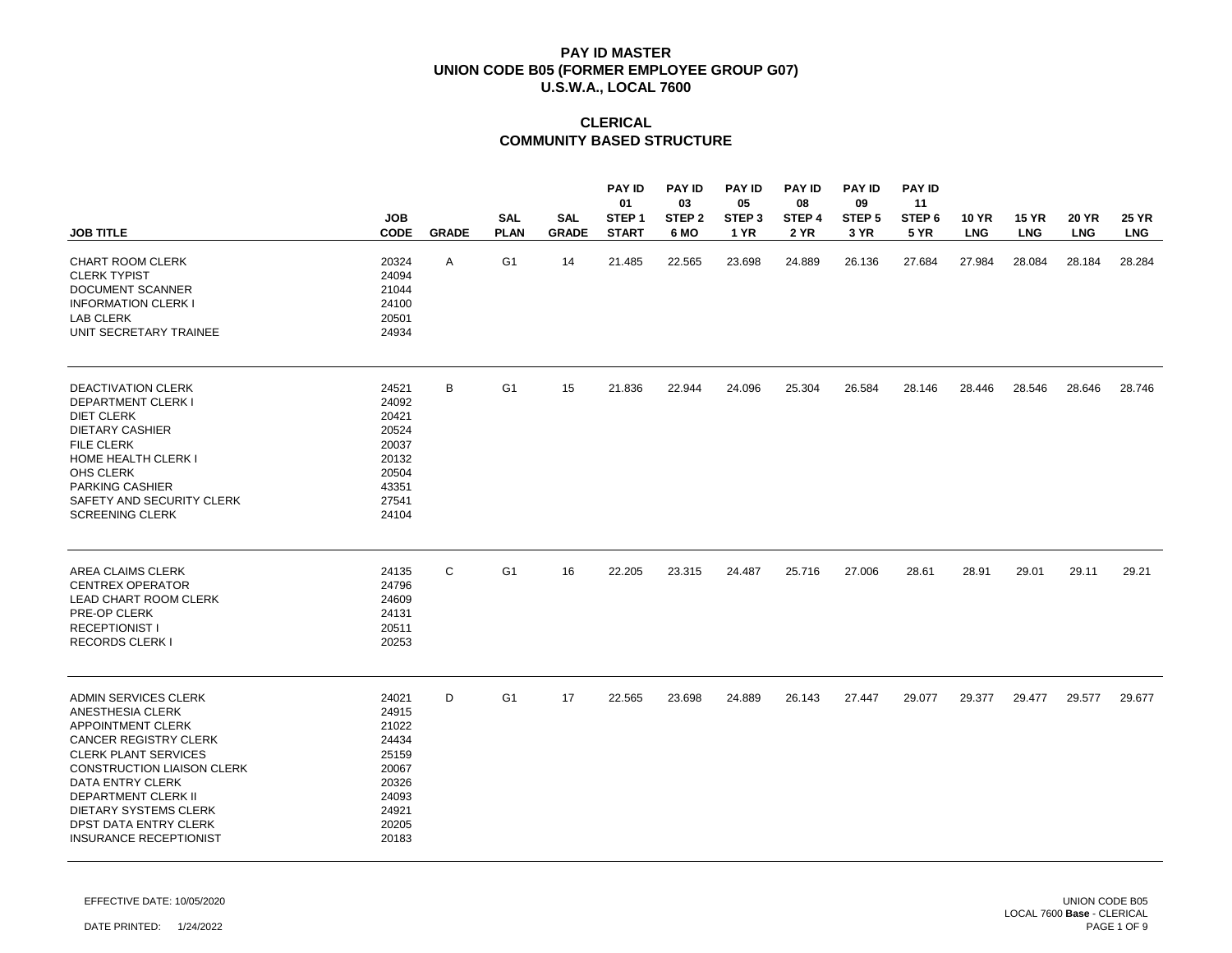# **CLERICAL COMMUNITY BASED STRUCTURE**

|                                                 |                |              |                |              | <b>PAY ID</b><br>01 | <b>PAY ID</b><br>03 | <b>PAY ID</b><br>05 | <b>PAY ID</b><br>08 | <b>PAY ID</b><br>09 | <b>PAY ID</b><br>11 |              |              |              |              |
|-------------------------------------------------|----------------|--------------|----------------|--------------|---------------------|---------------------|---------------------|---------------------|---------------------|---------------------|--------------|--------------|--------------|--------------|
|                                                 | <b>JOB</b>     |              | <b>SAL</b>     | <b>SAL</b>   | STEP <sub>1</sub>   | STEP <sub>2</sub>   | STEP <sub>3</sub>   | STEP 4              | STEP <sub>5</sub>   | STEP <sub>6</sub>   | <b>10 YR</b> | <b>15 YR</b> | <b>20 YR</b> | <b>25 YR</b> |
| <b>JOB TITLE</b>                                | <b>CODE</b>    | <b>GRADE</b> | <b>PLAN</b>    | <b>GRADE</b> | <b>START</b>        | 6 MO                | <b>1 YR</b>         | <b>2 YR</b>         | 3 YR                | <b>5 YR</b>         | <b>LNG</b>   | <b>LNG</b>   | <b>LNG</b>   | <b>LNG</b>   |
| Grade D - G1-17 continued                       |                |              |                |              |                     |                     |                     |                     |                     |                     |              |              |              |              |
| <b>CASHIER II (PBS)</b>                         | 20994          | D            | G <sub>1</sub> | 17           | 22.565              | 23.698              | 24.889              | 26.143              | 27.447              | 29.077              | 29.377       | 29.477       | 29.577       | 29.677       |
| <b>INDEXING CLERK</b>                           | 21042          |              |                |              |                     |                     |                     |                     |                     |                     |              |              |              |              |
| <b>INTERMEDIATE CLERK TYPIST</b>                | 20029          |              |                |              |                     |                     |                     |                     |                     |                     |              |              |              |              |
| <b>INVENTROY CONTROL ASSISTANT</b>              | 20621          |              |                |              |                     |                     |                     |                     |                     |                     |              |              |              |              |
| LAB/PATHOLOGY DEPARTMENT CLERK                  | 35594          |              |                |              |                     |                     |                     |                     |                     |                     |              |              |              |              |
| LD DEACTIVATION CLERK                           | 24522          |              |                |              |                     |                     |                     |                     |                     |                     |              |              |              |              |
| <b>LEAD PARKING CASHIER</b>                     | 43360          |              |                |              |                     |                     |                     |                     |                     |                     |              |              |              |              |
| <b>MEDICAL LIBRARY CLERK</b>                    | 20623          |              |                |              |                     |                     |                     |                     |                     |                     |              |              |              |              |
| OPTICAL CUSTOMER HOST                           | 20620          |              |                |              |                     |                     |                     |                     |                     |                     |              |              |              |              |
| PHARMACY ASSISTANT                              | 20563          |              |                |              |                     |                     |                     |                     |                     |                     |              |              |              |              |
| <b>RECEPTIONIST II</b>                          | 20516          |              |                |              |                     |                     |                     |                     |                     |                     |              |              |              |              |
| RECEPT RADIDOLOGY, PSYCHIATRY                   | 24341          |              |                |              |                     |                     |                     |                     |                     |                     |              |              |              |              |
| <b>RECORDS CLERK II</b>                         | 20266          |              |                |              |                     |                     |                     |                     |                     |                     |              |              |              |              |
| REGIONAL RECORDS DEPARTMENT CLERK               | 21056          |              |                |              |                     |                     |                     |                     |                     |                     |              |              |              |              |
| SOCIAL SERVICES CLERK<br>SUBPOENA CLERK         | 24987<br>20296 |              |                |              |                     |                     |                     |                     |                     |                     |              |              |              |              |
| SURGERY SCHEDULING CLERK                        | 20196          |              |                |              |                     |                     |                     |                     |                     |                     |              |              |              |              |
|                                                 |                |              |                |              |                     |                     |                     |                     |                     |                     |              |              |              |              |
| <b>ADMITTING CLERK</b>                          | 20117          | Ε            | G <sub>1</sub> | 18           | 23.046              | 24.209              | 25.421              | 26.7                | 28.042              | 29.698              | 29.998       | 30.098       | 30.198       | 30.298       |
| <b>ADMITTING CLERK (PBS)</b>                    | 21012          |              |                |              |                     |                     |                     |                     |                     |                     |              |              |              |              |
| ADULT OBSERVATION UNIT CLERK                    | 20622          |              |                |              |                     |                     |                     |                     |                     |                     |              |              |              |              |
| ALCOHOLISM CLERK                                | 24986          |              |                |              |                     |                     |                     |                     |                     |                     |              |              |              |              |
| <b>BUSINESS SERVICES COLLECTIONS CLERK</b>      | 20954          |              |                |              |                     |                     |                     |                     |                     |                     |              |              |              |              |
| <b>BUSINESS OFFICE CLERK</b>                    | 24256          |              |                |              |                     |                     |                     |                     |                     |                     |              |              |              |              |
| <sup>3</sup> EMERGENCY DEPARTMENT CLERICAL ASST | 21065          |              |                |              |                     |                     |                     |                     |                     |                     |              |              |              |              |
| <b>EMERGENCY ROOM CLERK</b>                     | 24095          |              |                |              |                     |                     |                     |                     |                     |                     |              |              |              |              |
| HEALTH EDUCATION CLERK<br>HOME HEALTH CLERK II  | 24859<br>20134 |              |                |              |                     |                     |                     |                     |                     |                     |              |              |              |              |
| <b>LABORATORY ASSISTANT</b>                     | 35581          |              |                |              |                     |                     |                     |                     |                     |                     |              |              |              |              |
| <b>MEDICAL LIBRARY TECH</b>                     | 20624          |              |                |              |                     |                     |                     |                     |                     |                     |              |              |              |              |
| WELLNESS RESOURCE STORE CLERK                   | 24861          |              |                |              |                     |                     |                     |                     |                     |                     |              |              |              |              |
| MEMBER HEALTH EDUCATION CLERK                   | 24860          |              |                |              |                     |                     |                     |                     |                     |                     |              |              |              |              |
| <sup>2</sup> MSCC DEPARTMENT CLERK              | 21062          |              |                |              |                     |                     |                     |                     |                     |                     |              |              |              |              |
| ORTHOPAEDIC SURGERY SCHEDULING CLERK            | 21019          |              |                |              |                     |                     |                     |                     |                     |                     |              |              |              |              |
| <b>OUTSIDE CASE MGMT CLERK</b>                  | 24913          |              |                |              |                     |                     |                     |                     |                     |                     |              |              |              |              |
| PSYCHIATRIC SOCIAL CLERK                        | 20487          |              |                |              |                     |                     |                     |                     |                     |                     |              |              |              |              |
| <b>RESPIRATORY CARE CLERK</b>                   | 24914          |              |                |              |                     |                     |                     |                     |                     |                     |              |              |              |              |
| DIAGNOSTIC IMAGING SCHEDULING COORDINATOR       | 20091          |              |                |              |                     |                     |                     |                     |                     |                     |              |              |              |              |
| <b>SCHEDULING COORD</b>                         | 24153          |              |                |              |                     |                     |                     |                     |                     |                     |              |              |              |              |
| SENIOR CENTREX OPERATOR                         | 24799          |              |                |              |                     |                     |                     |                     |                     |                     |              |              |              |              |
| <b>VOLUNTEER SERVICES CLERK</b>                 | 24527          |              |                |              |                     |                     |                     |                     |                     |                     |              |              |              |              |
| UNIT SECRETARY                                  | 20475          |              |                |              |                     |                     |                     |                     |                     |                     |              |              |              |              |

EFFECTIVE DATE: 10/05/2020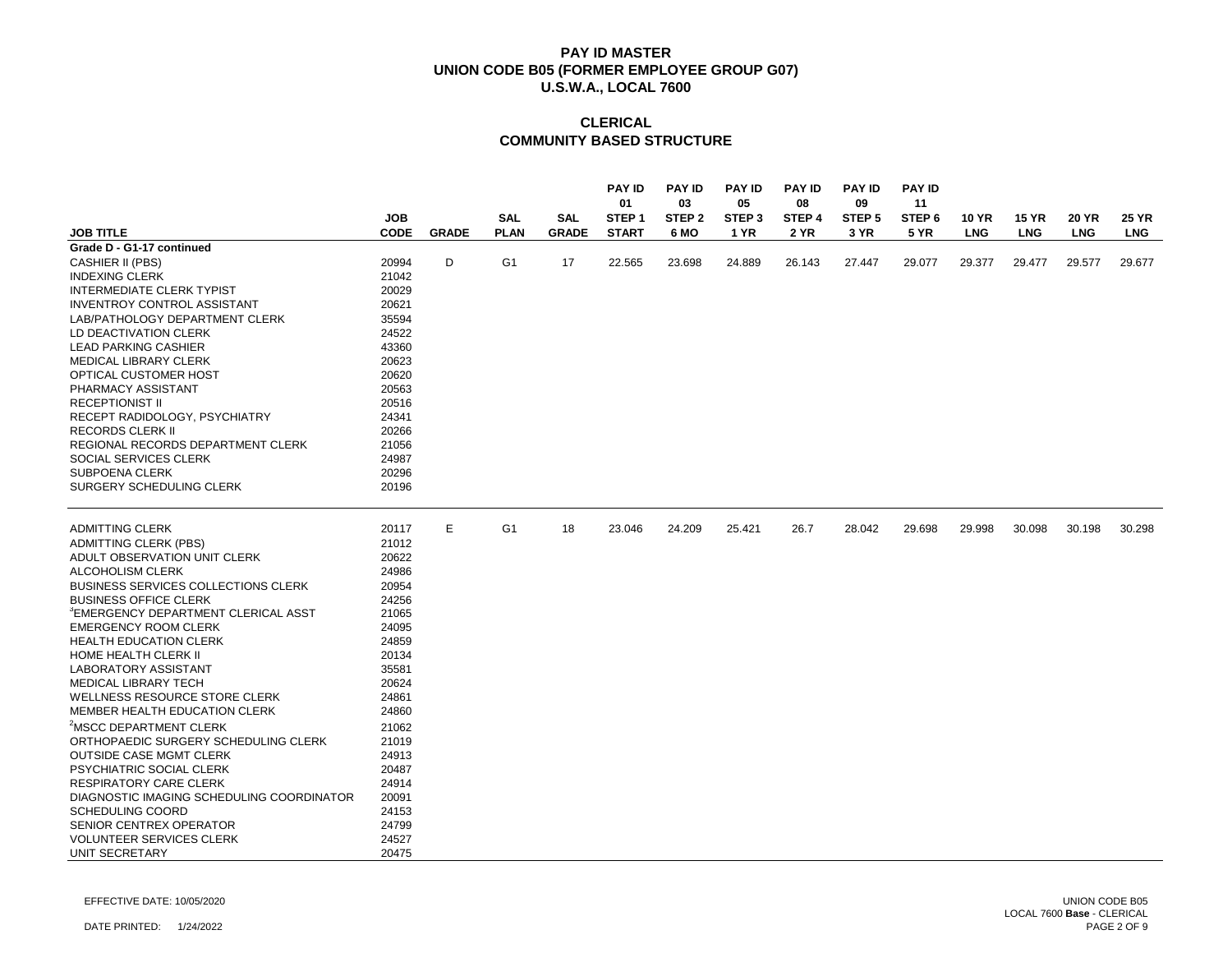|                                                       | <b>JOB</b>     |              | <b>SAL</b>     | <b>SAL</b>   | <b>PAY ID</b><br>01<br>STEP <sub>1</sub> | <b>PAY ID</b><br>03<br>STEP <sub>2</sub> | <b>PAY ID</b><br>05<br>STEP <sub>3</sub> | <b>PAY ID</b><br>08<br>STEP 4 | <b>PAY ID</b><br>09<br>STEP <sub>5</sub> | <b>PAY ID</b><br>11<br>STEP <sub>6</sub> | 10 YR      | <b>15 YR</b> | <b>20 YR</b>   | <b>25 YR</b> |
|-------------------------------------------------------|----------------|--------------|----------------|--------------|------------------------------------------|------------------------------------------|------------------------------------------|-------------------------------|------------------------------------------|------------------------------------------|------------|--------------|----------------|--------------|
| <b>JOB TITLE</b>                                      | <b>CODE</b>    | <b>GRADE</b> | <b>PLAN</b>    | <b>GRADE</b> | <b>START</b>                             | 6 MO                                     | 1 YR                                     | 2 YR                          | 3 YR                                     | <b>5 YR</b>                              | <b>LNG</b> | <b>LNG</b>   | <b>LNG</b>     | <b>LNG</b>   |
| A/P LIAISON CLERK                                     | 20083          | F            | G <sub>1</sub> | 19           | 23.405                                   | 24.579                                   | 25.818                                   | 27.112                        | 28.475                                   | 30.161                                   | 30.461     | 30.561       | 30.661         | 30.761       |
| <b>CLERK TYPIST/PEDS</b>                              | 24035          |              |                |              |                                          |                                          |                                          |                               |                                          |                                          |            |              |                |              |
| <sup>11</sup> CUSTOMER SERVICES REPRESENTATIVE        | 24762          |              |                |              |                                          |                                          |                                          |                               |                                          |                                          |            |              |                |              |
| DIAGNOSTIC IMAGING SCHEDULING COORD I                 | 20957          |              |                |              |                                          |                                          |                                          |                               |                                          |                                          |            |              |                |              |
| <b>DIAGNOSTIC IMAGING FILE CLERK</b>                  | 20494          |              |                |              |                                          |                                          |                                          |                               |                                          |                                          |            |              |                |              |
| <b>DPST CLAIMS ADJUSTER</b>                           | 20207          |              |                |              |                                          |                                          |                                          |                               |                                          |                                          |            |              |                |              |
| HOME HEALTH CLERK III                                 | 20136          |              |                |              |                                          |                                          |                                          |                               |                                          |                                          |            |              |                |              |
| <b>INSURANCE CLERK</b><br>LD PHARMACY ASST            | 20148<br>20565 |              |                |              |                                          |                                          |                                          |                               |                                          |                                          |            |              |                |              |
| LD RECEP (RAD/PSY)                                    | 24342          |              |                |              |                                          |                                          |                                          |                               |                                          |                                          |            |              |                |              |
| LEAD ADMIN SERVICES CLERK                             | 20649          |              |                |              |                                          |                                          |                                          |                               |                                          |                                          |            |              |                |              |
| LEAD CLERK PLANT SERVICES                             | 24027          |              |                |              |                                          |                                          |                                          |                               |                                          |                                          |            |              |                |              |
| <b>LEAD DATA ENTRY CLERK</b>                          | 24629          |              |                |              |                                          |                                          |                                          |                               |                                          |                                          |            |              |                |              |
| LEAD RECEPT II/CASH APPT CLERK                        | 25127          |              |                |              |                                          |                                          |                                          |                               |                                          |                                          |            |              |                |              |
| LEAD SURGERY SCHEDULING CLERK                         | 24411          |              |                |              |                                          |                                          |                                          |                               |                                          |                                          |            |              |                |              |
| <b>MEDICAL AUDIT CLERK</b>                            | 20307          |              |                |              |                                          |                                          |                                          |                               |                                          |                                          |            |              |                |              |
| <b>MEDICAL TRANSCRIPTIONIST</b>                       | 24578          |              |                |              |                                          |                                          |                                          |                               |                                          |                                          |            |              |                |              |
| MEMBERSHIP SERVICES COORD                             | 24344          |              |                |              |                                          |                                          |                                          |                               |                                          |                                          |            |              |                |              |
| ORTHOPEDIC LIAISON                                    | 20625          |              |                |              |                                          |                                          |                                          |                               |                                          |                                          |            |              |                |              |
| PATIENT SUPPORT REPRESENTATIVE I<br>PROCUREMENT CLERK | 20677<br>20951 |              |                |              |                                          |                                          |                                          |                               |                                          |                                          |            |              |                |              |
| <b>RECORDS CLERK III</b>                              | 20255          |              |                |              |                                          |                                          |                                          |                               |                                          |                                          |            |              |                |              |
| REVENUE ACCOUNTABLITY REP                             | 21064          |              |                |              |                                          |                                          |                                          |                               |                                          |                                          |            |              |                |              |
| SENIOR APPOINTMENT CLERK                              | 24399          |              |                |              |                                          |                                          |                                          |                               |                                          |                                          |            |              |                |              |
| <b>TOOL CRIB ATTENDANT</b>                            | 40161          |              |                |              |                                          |                                          |                                          |                               |                                          |                                          |            |              |                |              |
| BILLER I (PBS)                                        | 20992          | G            | G <sub>1</sub> | 20           | 23.876                                   | 25.079                                   | 26.337                                   | 27.656                        | 29.054                                   | 30.764                                   | 31.064     | 31.164       | 31.264         | 31.364       |
| <b>CLINICAL SERVICES SECRETARY</b>                    | 20704          |              |                |              |                                          |                                          |                                          |                               |                                          |                                          |            |              |                |              |
| DIAGNOSTIC IMAGING SCHEDULING COORD II                | 20958          |              |                |              |                                          |                                          |                                          |                               |                                          |                                          |            |              |                |              |
| DURABLE MEDICAL EQUIPMENT CLERK                       | 21072          |              |                |              |                                          |                                          |                                          |                               |                                          |                                          |            |              |                |              |
| EDUCATION AND RESEARCH SECRETARY                      | 20397          |              |                |              |                                          |                                          |                                          |                               |                                          |                                          |            |              |                |              |
| EDUCATION/RESEARCH TRANSCRIBER                        | 24858          |              |                |              |                                          |                                          |                                          |                               |                                          |                                          |            |              |                |              |
| <b>INDUSTRIAL BILLER</b>                              | 20154          |              |                |              |                                          |                                          |                                          |                               |                                          |                                          |            |              |                |              |
| <b>INSURANCE BILLER</b>                               | 20151          |              |                |              |                                          |                                          |                                          |                               |                                          |                                          |            |              |                |              |
| <b>INSURANCE CLERK II</b>                             | 20176          |              |                |              |                                          |                                          |                                          |                               |                                          |                                          |            |              |                |              |
| <sup>15</sup> ADMITTING REP                           | 21095          |              |                |              |                                          |                                          |                                          |                               |                                          |                                          |            |              |                |              |
| LEAD ADMITTING CLERK (PBS)                            | 20991          |              |                |              |                                          |                                          |                                          |                               |                                          |                                          |            |              |                |              |
| LEAD HOME HEALTH CLERK<br>MASTER SCHEDULER            | 24294<br>20002 |              |                |              |                                          |                                          |                                          |                               |                                          |                                          |            |              |                |              |
| MEDICAL SECRETARY                                     | 20549          |              |                |              |                                          |                                          |                                          |                               |                                          |                                          |            |              |                |              |
| <sup>14</sup> OHS CLAIM PROCESSOR I                   | 24435          |              |                |              |                                          |                                          |                                          |                               |                                          |                                          |            |              |                |              |
| PHYSCHIATRIC SOCIAL CLERK II                          | 20962          |              |                |              |                                          |                                          |                                          |                               |                                          |                                          |            |              |                |              |
| Grade G - G1 20 continued                             |                |              |                |              |                                          |                                          |                                          |                               |                                          |                                          |            |              |                |              |
| EFFECTIVE DATE: 10/05/2020                            |                |              |                |              |                                          |                                          |                                          |                               |                                          |                                          |            |              | UNION CODE B05 |              |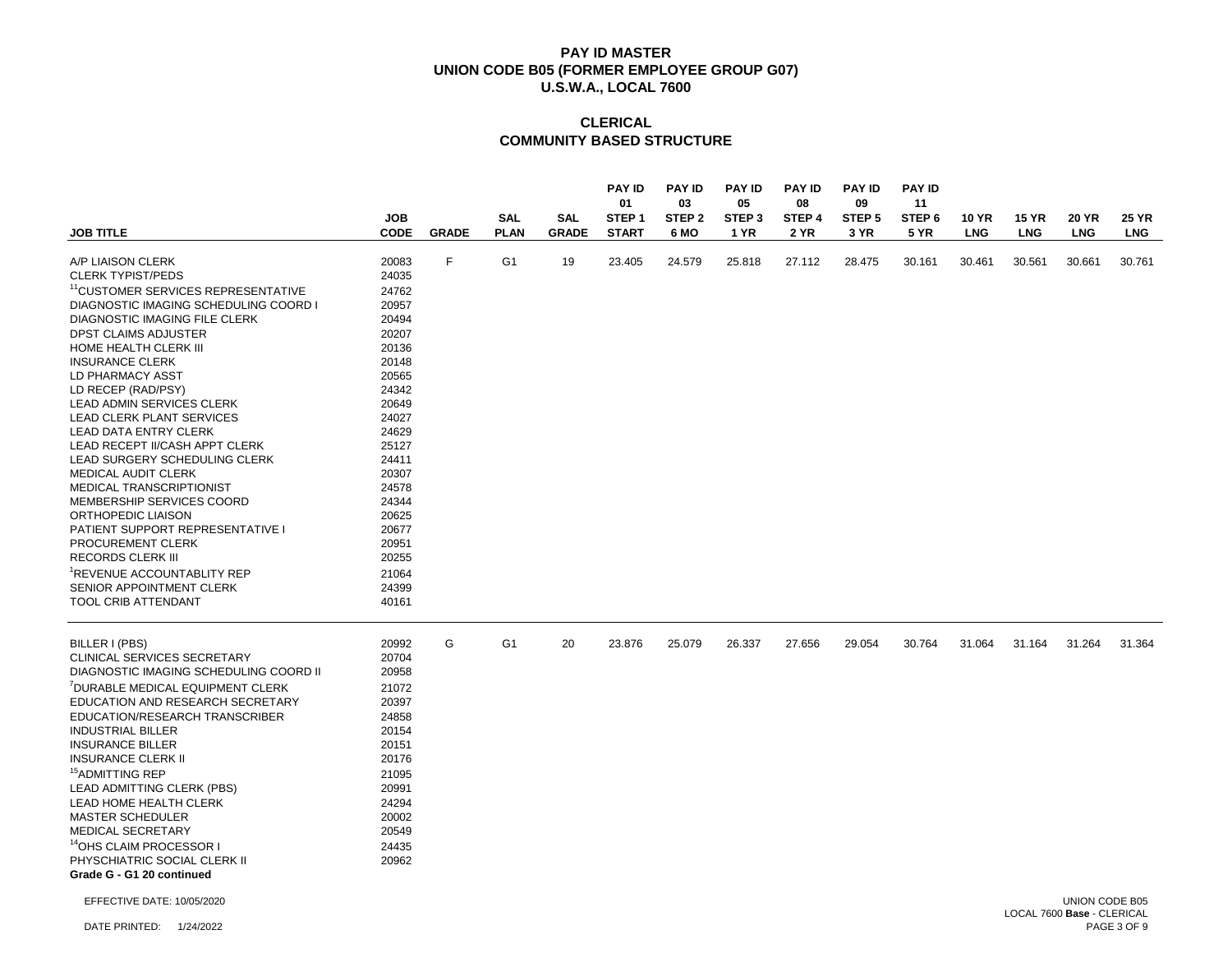# **CLERICAL COMMUNITY BASED STRUCTURE**

| <b>JOB TITLE</b>                                                                                                                                                                                                                                                              | <b>JOB</b><br><b>CODE</b>                                            | <b>GRADE</b> | <b>SAL</b><br><b>PLAN</b> | <b>SAL</b><br><b>GRADE</b> | <b>PAY ID</b><br>01<br>STEP <sub>1</sub><br><b>START</b> | <b>PAY ID</b><br>03<br>STEP <sub>2</sub><br>6 MO | <b>PAY ID</b><br>05<br>STEP <sub>3</sub><br><b>1 YR</b> | <b>PAY ID</b><br>08<br>STEP 4<br><b>2 YR</b> | <b>PAY ID</b><br>09<br>STEP <sub>5</sub><br>3 YR | <b>PAY ID</b><br>11<br>STEP <sub>6</sub><br><b>5 YR</b> | <b>10 YR</b><br><b>LNG</b> | <b>15 YR</b><br><b>LNG</b> | <b>20 YR</b><br><b>LNG</b> | <b>25 YR</b><br><b>LNG</b> |
|-------------------------------------------------------------------------------------------------------------------------------------------------------------------------------------------------------------------------------------------------------------------------------|----------------------------------------------------------------------|--------------|---------------------------|----------------------------|----------------------------------------------------------|--------------------------------------------------|---------------------------------------------------------|----------------------------------------------|--------------------------------------------------|---------------------------------------------------------|----------------------------|----------------------------|----------------------------|----------------------------|
| <b>RECORDS CLERK IV</b><br><b>RECORDS TECHNICIAN I</b><br><sup>4</sup> REGIONAL WAREHOUSE CHARTROOM CLERK<br>REVENUE SUPPORT CLERK<br>SENIOR ADMITTING CLERK<br><sup>10</sup> POINT OF SERVICE CASHIER<br>SENIOR MEMBERSHIP SERVICES CLERK<br>SENIOR PSYCHIATRIC CLERK        | 24515<br>20262<br>24590<br>20157<br>24269<br>24259<br>24769<br>24989 |              |                           |                            |                                                          |                                                  |                                                         |                                              |                                                  |                                                         |                            |                            |                            |                            |
| <sup>15</sup> SERVICE REP-AMBULATORY SVCS                                                                                                                                                                                                                                     | 21103                                                                | Е            | G <sub>1</sub>            | 32                         | 23.129                                                   | 24.292                                           | 25.51                                                   | 26.795                                       | 28.137                                           | 29.803                                                  | 30.103                     | 30.203                     | 30.303                     | 30.403                     |
| <sup>15</sup> LEAD SERVICE REP-AMBULATORY SVCS                                                                                                                                                                                                                                | 21104                                                                | F            | G1                        | 33                         | 23.99                                                    | 25.193                                           | 26.465                                                  | 27.79                                        | 29.188                                           | 30.915                                                  | 31.215                     | 31.315                     | 31.415                     | 31.515                     |
| <b>ABSTRACT CLERK</b><br><sup>15</sup> LEAD ADMITTING REP<br>LEAD DIAGNOSTIC IMAGING FILE CLERK<br>LEAD RECORDS CLK III<br>*MEDICAL TRANSCRIPTIONIST II (SEE MSP)<br><sup>6</sup> MORD PROCESSING CLERK<br><b>QUALITY ASSURANCE SECRETARY</b><br><b>QUALITY CONTROL CLERK</b> | 20225<br>21096<br>25019<br>24520<br>20312<br>21071<br>24525<br>21043 | H            | G <sub>1</sub>            | 21                         | 24.36                                                    | 25.586                                           | 26.871                                                  | 28.216                                       | 29.634                                           | 31.383                                                  | 31.683                     | 31.783                     | 31.883                     | 31.983                     |
| <sup>16</sup> CUSTOMER SERVICES REPRESENTATIVE I                                                                                                                                                                                                                              | 21121                                                                |              | G <sub>1</sub>            | 34                         | 23.639                                                   | 24.824                                           | 26.077                                                  | 27.383                                       | 28.761                                           | 30.463                                                  | 30.763                     | 30.863                     | 30.963                     | 31.063                     |

EFFECTIVE DATE: 10/05/2020

DATE PRINTED: 1/24/2022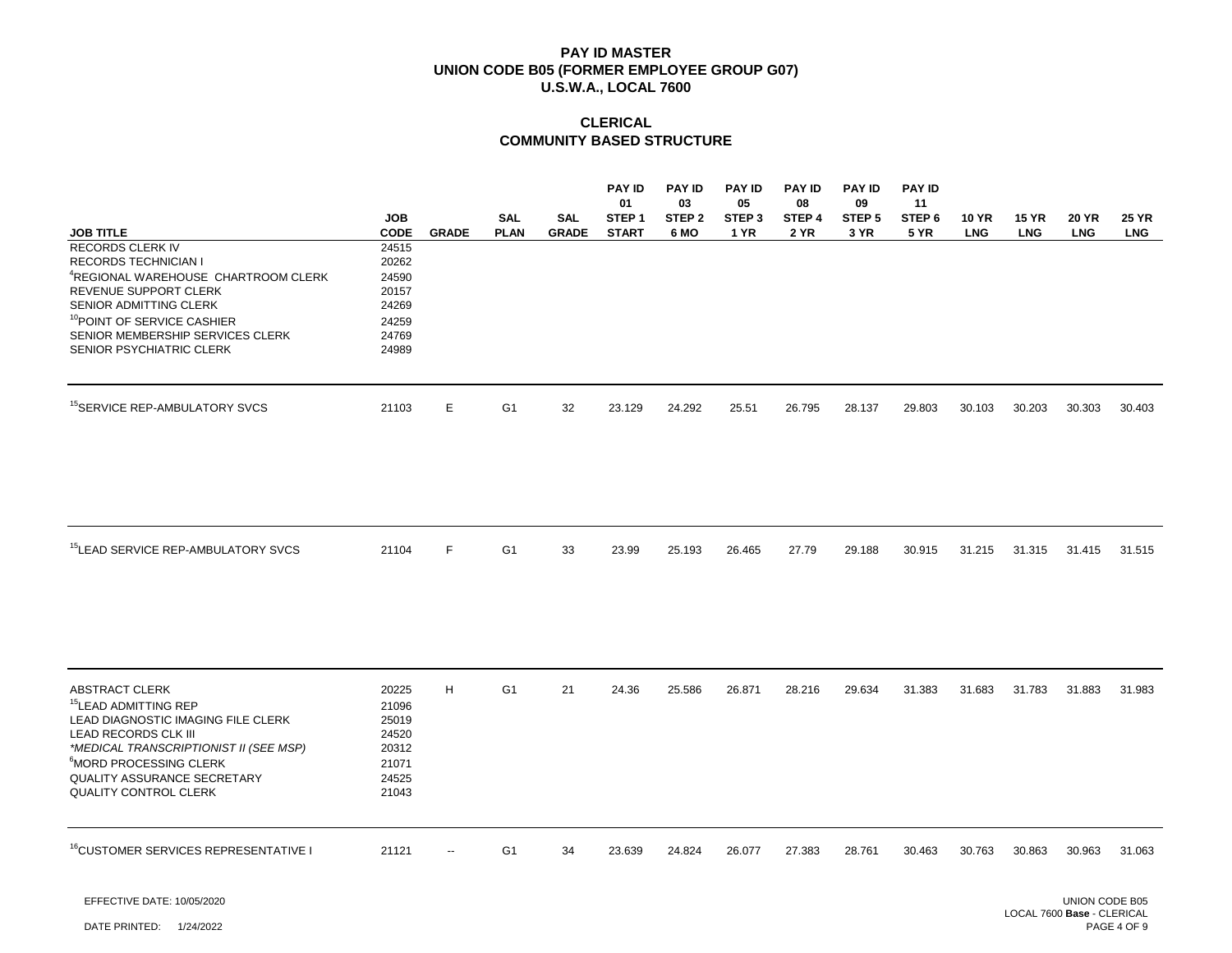| <b>JOB TITLE</b>                                                                                                                                                                                                                                                                                                                                                                                          | <b>JOB</b><br><b>CODE</b>                                                                                | <b>GRADE</b>             | <b>SAL</b><br><b>PLAN</b> | <b>SAL</b><br><b>GRADE</b> | <b>PAY ID</b><br>01<br>STEP <sub>1</sub><br><b>START</b> | <b>PAY ID</b><br>03<br>STEP <sub>2</sub><br>6 MO | <b>PAY ID</b><br>05<br>STEP <sub>3</sub><br><b>1 YR</b> | <b>PAY ID</b><br>08<br>STEP 4<br>2 YR | <b>PAY ID</b><br>09<br>STEP <sub>5</sub><br>3 YR | <b>PAY ID</b><br>11<br>STEP <sub>6</sub><br><b>5 YR</b> | <b>10 YR</b><br><b>LNG</b> | <b>15 YR</b><br><b>LNG</b> | <b>20 YR</b><br><b>LNG</b> | <b>25 YR</b><br><b>LNG</b> |
|-----------------------------------------------------------------------------------------------------------------------------------------------------------------------------------------------------------------------------------------------------------------------------------------------------------------------------------------------------------------------------------------------------------|----------------------------------------------------------------------------------------------------------|--------------------------|---------------------------|----------------------------|----------------------------------------------------------|--------------------------------------------------|---------------------------------------------------------|---------------------------------------|--------------------------------------------------|---------------------------------------------------------|----------------------------|----------------------------|----------------------------|----------------------------|
|                                                                                                                                                                                                                                                                                                                                                                                                           |                                                                                                          |                          |                           |                            |                                                          |                                                  |                                                         |                                       |                                                  |                                                         |                            |                            |                            |                            |
| <sup>16</sup> CUSTOMER SERVICES REPRESENTATIVE II                                                                                                                                                                                                                                                                                                                                                         | 21122                                                                                                    | $\overline{\phantom{a}}$ | G <sub>1</sub>            | 35                         | 24.576                                                   | 25.809                                           | 27.11                                                   | 28.467                                | 29.899                                           | 31.669                                                  | 31.969                     | 32.069                     | 32.169                     | 32.269                     |
| <sup>16</sup> CUSTOMER SERVICES REPRESENTATIVE III                                                                                                                                                                                                                                                                                                                                                        | 21123                                                                                                    | $\overline{\phantom{a}}$ | G <sub>1</sub>            | 36                         | 25.747                                                   | 27.036                                           | 28.4                                                    | 29.823                                | 31.323                                           | 33.176                                                  | 33.476                     | 33.576                     | 33.676                     | 33.776                     |
| BILLER II (PBS)<br><b>DPST BILLER</b><br><b>DPST REVENUE BILLER</b><br><b>INTERNAL CLAIMS PROCESSOR</b><br>LEAD DIAGNOSTIC IMAGING SCHEDULING COORD<br><sup>5</sup> LEAD REGIONAL WAREHOUSE CHARTROOM CLERK<br>MEDICAL TRANSCRIPTIONIST II/PATHOLOGY<br>OHS CLAIMS PROCESSOR II<br>PATIENT SUPPORT REPRESENTATIVE II<br><b>RECORDS TECHNICIAN II</b><br><b>REVENUE BILLER</b><br>SENIOR MEDICAL SECRETARY | 20993<br>21059<br>20952<br>21068<br>20959<br>24591<br>20947<br>20683<br>20678<br>20232<br>20159<br>25179 |                          | G <sub>1</sub>            | 22                         | 24.85                                                    | 26.099                                           | 27.405                                                  | 28.783                                | 30.234                                           | 32.017                                                  | 32.317                     | 32.417                     | 32.517                     | 32.617                     |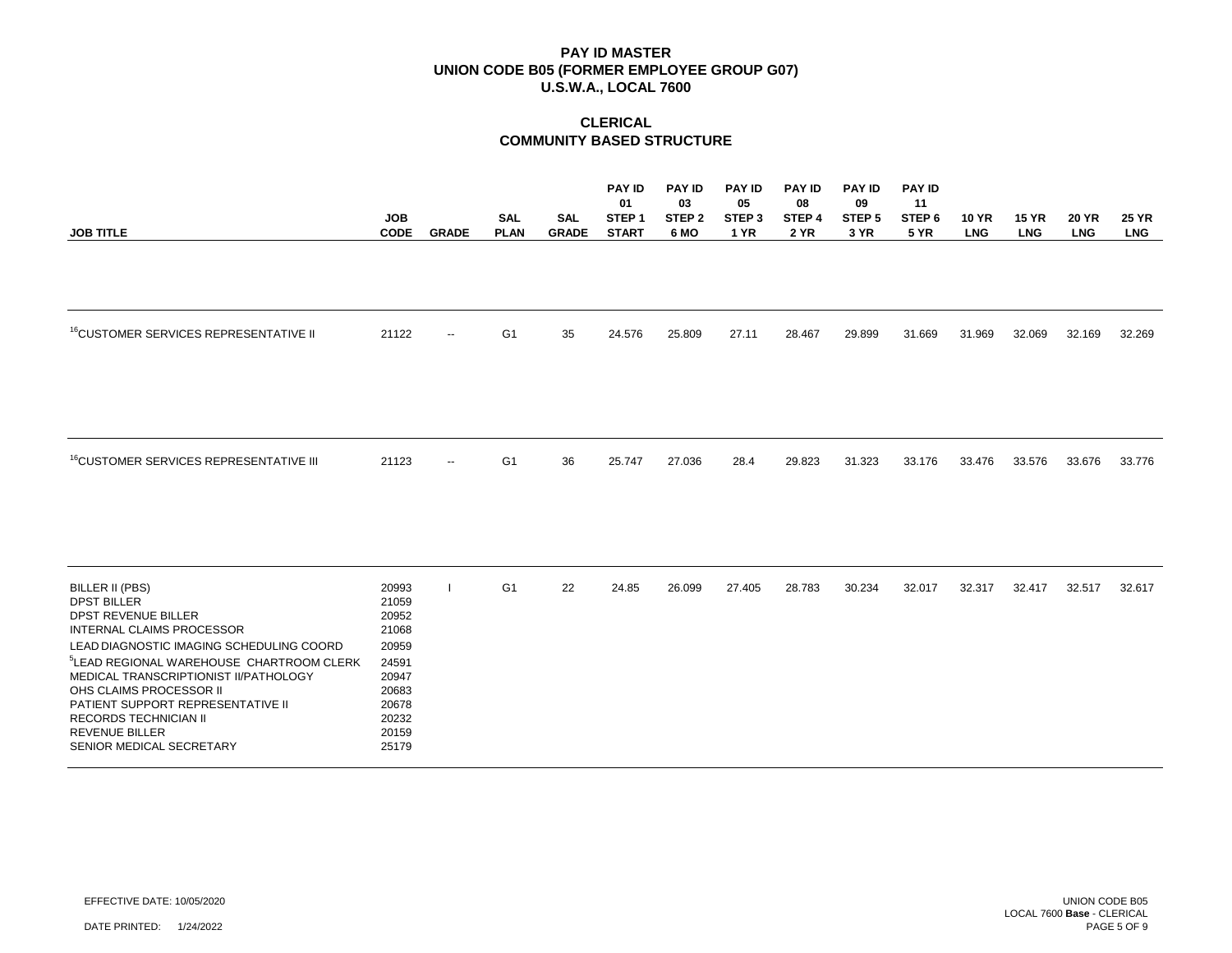# **CLERICAL COMMUNITY BASED STRUCTURE**

|                                             |            |              |             |              | <b>PAY ID</b> | <b>PAY ID</b>     | <b>PAY ID</b>     | <b>PAY ID</b> | <b>PAY ID</b>     | <b>PAY ID</b> |              |              |              |              |
|---------------------------------------------|------------|--------------|-------------|--------------|---------------|-------------------|-------------------|---------------|-------------------|---------------|--------------|--------------|--------------|--------------|
|                                             |            |              |             |              | 01            | 03                | 05                | 08            | 09                |               |              |              |              |              |
|                                             | <b>JOB</b> |              | SAL         | SAL          | STEP *        | STEP <sub>2</sub> | STEP <sub>3</sub> | STEP 4        | STEP <sub>5</sub> | STEP 6        | <b>10 YR</b> | <b>15 YR</b> | <b>20 YR</b> | <b>25 YR</b> |
| <b>JOB TITLE</b>                            | CODE       | <b>GRADE</b> | <b>PLAN</b> | <b>GRADE</b> | <b>START</b>  | 6 MO              | YR                | <b>2 YR</b>   | 3 YR              | <b>5 YR</b>   | LNG          | <b>LNG</b>   | LNG          | <b>LNG</b>   |
|                                             |            |              |             |              |               |                   |                   |               |                   |               |              |              |              |              |
| *LEAD MEDICAL TRANSCRIPTIONIST II (SEE MSP) | 20604      |              | G1          | 23           | 25.346        | 26.623            | 27.956            | 29.358        | 30.834            | 32.382        | 32.682       | 32.782       | 32.882       | 32.982       |

| CERTIFIED HC INTERPRETER (ONE LANGUAGE)<br>DPST COLLECTOR<br><b>FINANCIAL COUNSELOR</b><br>FINANCIAL COUNSELOR II (PBS)<br>LEAD MEDICAL TRANSCRIPTIONIST II/PATHOLOGY<br>LEAD RECORDS TECHNICIAN<br><sup>9</sup> REG LD INTERNAL CLAIMS PROCESSOR | 21057<br>21021<br>20177<br>20995<br>20948<br>20605<br>21083 | K. | G <sub>1</sub> | 24 | 25.856 | 27.155 | 28.526 | 29.951 | 31.459 | 33.033 | 33.333 | 33.433 | 33.533 | 33.633 |
|---------------------------------------------------------------------------------------------------------------------------------------------------------------------------------------------------------------------------------------------------|-------------------------------------------------------------|----|----------------|----|--------|--------|--------|--------|--------|--------|--------|--------|--------|--------|
| <sup>13</sup> REG ABSENCE DOC SVCS REP<br><sup>8</sup> REG RELEASE OF INFO REP<br>ACCUMULATIONS RESEARCH SPEC                                                                                                                                     | 21092<br>21076<br>21127                                     |    |                |    |        |        |        |        |        |        |        |        |        |        |
| CERTIFIED HC INTERPRETER (MULTI LINGUAL)                                                                                                                                                                                                          | 21058                                                       | м  | G <sub>1</sub> | 25 | 27.803 | 29.193 | 30.669 | 32.212 | 33.82  | 35.516 | 35.816 | 35.916 | 36.016 | 36.116 |

<sup>12</sup>HEALTH INFO CODER TRAINEE 20663 N G1 27 27.803

EFFECTIVE DATE: 10/05/2020

DATE PRINTED: 1/24/2022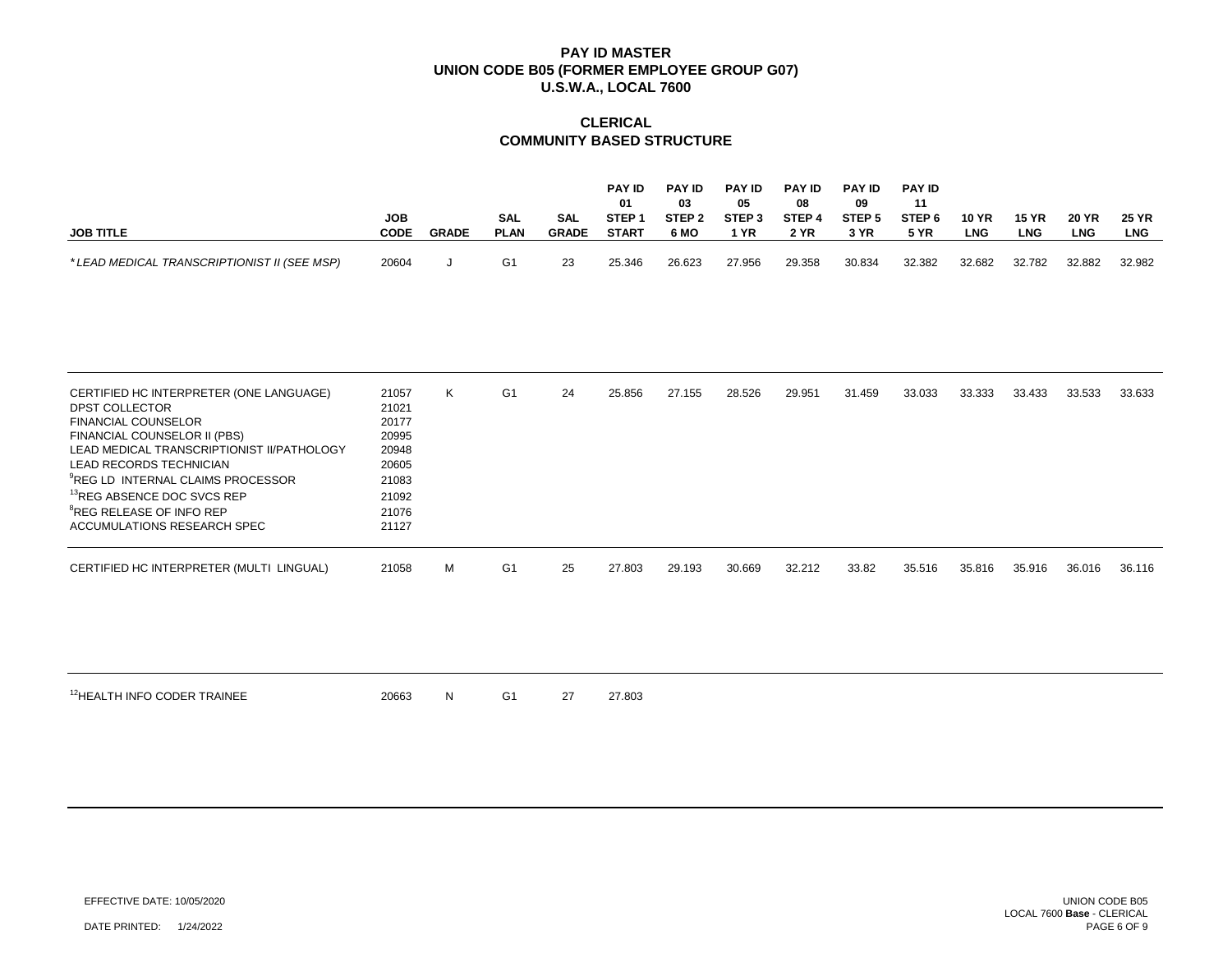|                                                                                                  | <b>JOB</b>              |                                          | <b>SAL</b>                    | <b>SAL</b>         | <b>PAY ID</b><br>01<br>STEP <sub>1</sub> | <b>PAY ID</b><br>03<br>STEP <sub>2</sub> | <b>PAY ID</b><br>05<br>STEP <sub>3</sub> | <b>PAY ID</b><br>08<br>STEP 4 | <b>PAY ID</b><br>09<br>STEP <sub>5</sub> | <b>PAY ID</b><br>11<br>STEP 6 | <b>10 YR</b>         | <b>15 YR</b>         | <b>20 YR</b>                                           | <b>25 YR</b>          |
|--------------------------------------------------------------------------------------------------|-------------------------|------------------------------------------|-------------------------------|--------------------|------------------------------------------|------------------------------------------|------------------------------------------|-------------------------------|------------------------------------------|-------------------------------|----------------------|----------------------|--------------------------------------------------------|-----------------------|
| <b>JOB TITLE</b><br><b>CANCER REGISTRAR</b>                                                      | <b>CODE</b><br>24581    | <b>GRADE</b><br>$\overline{\phantom{a}}$ | <b>PLAN</b><br>G <sub>1</sub> | <b>GRADE</b><br>28 | <b>START</b><br>33.188                   | 6 MO<br>34.874                           | <b>1 YR</b><br>36.613                    | <b>2 YR</b><br>39.618         | 3 YR<br>42.622                           | <b>5 YR</b><br>44.764         | <b>LNG</b><br>45.064 | <b>LNG</b><br>45.164 | <b>LNG</b><br>45.264                                   | <b>LNG</b><br>45.364  |
| LEAD CANCER REGISTRAR                                                                            | 20656                   | $\overline{a}$                           | G <sub>1</sub>                | 29                 | 34.719                                   | 36.46                                    | 38.28                                    | 41.493                        | 45.432                                   | 48.342                        | 48.642               | 48.742               | 48.842                                                 | 48.942                |
| PROFESSIONAL SERVICES CODER I                                                                    | 21027                   | $\overline{\phantom{a}}$                 | G <sub>1</sub>                | 30                 | 29.096                                   | 30.553                                   | 32.082                                   | 33.693                        | 35.393                                   | 38.094                        | 38.394               | 38.494               | 38.594                                                 | 38.694                |
| PROFESSIONAL SERVICES CODER II<br><b>EMERGENCY DEPARTMENT CODER</b><br>REGL HOS OUTPATIENT CODER | 21028<br>21029<br>21124 | $\overline{\phantom{a}}$                 | G <sub>1</sub>                | 31                 | 35.522                                   | 37.301                                   | 39.17                                    | 41.134                        | 43.204                                   | 46.498                        | 46.798               | 46.898               | 46.998                                                 | 47.098                |
| <b>ADMIN SPEC I</b>                                                                              | 18635                   | $\overline{a}$                           | G <sub>1</sub>                | 37                 | 20.766                                   | 21.486                                   | 22.248                                   | 23.033                        | 23.612                                   | 24.189                        | 24.489               | 24.589               | 24.689                                                 | 24.789                |
| <b>ADMIN SPEC II</b><br>EFFECTIVE DATE: 10/05/2020<br>DATE PRINTED: 1/24/2022                    | 18636                   | $\overline{\phantom{a}}$                 | G <sub>1</sub>                | 38                 | 22.816                                   | 23.622                                   | 24.45                                    | 25.323                        | 25.955                                   | 26.608                        | 26.908               | 27.008               | 27.108<br>UNION CODE B05<br>LOCAL 7600 Base - CLERICAL | 27.208<br>PAGE 7 OF 9 |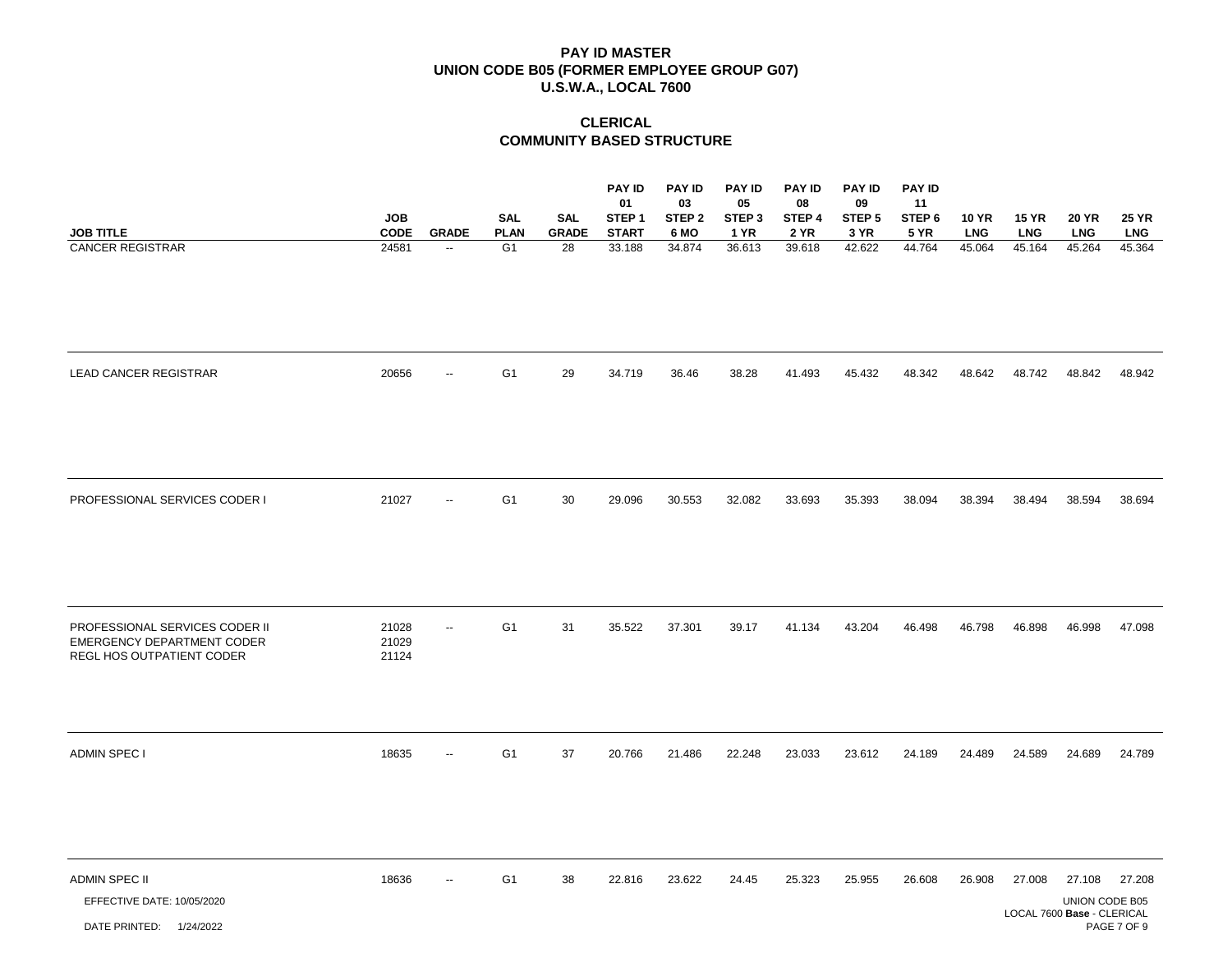| <b>JOB TITLE</b>                                                                        | <b>JOB</b><br><b>CODE</b> | <b>GRADE</b>             | <b>SAL</b><br><b>PLAN</b> | <b>SAL</b><br>GRADE | <b>PAY ID</b><br>01<br>STEP <sub>1</sub><br><b>START</b> | <b>PAY ID</b><br>03<br>STEP <sub>2</sub> | <b>PAY ID</b><br>05<br>STEP <sub>3</sub><br>1 YR | <b>PAY ID</b><br>08<br>STEP 4<br><b>2 YR</b> | <b>PAY ID</b><br>09<br>STEP <sub>5</sub><br>3 YR | <b>PAY ID</b><br>11<br>STEP 6<br><b>5 YR</b> | <b>10 YR</b> | <b>15 YR</b><br><b>LNG</b> | <b>20 YR</b>                                           | <b>25 YR</b>          |
|-----------------------------------------------------------------------------------------|---------------------------|--------------------------|---------------------------|---------------------|----------------------------------------------------------|------------------------------------------|--------------------------------------------------|----------------------------------------------|--------------------------------------------------|----------------------------------------------|--------------|----------------------------|--------------------------------------------------------|-----------------------|
|                                                                                         |                           |                          |                           |                     |                                                          | 6 MO                                     |                                                  |                                              |                                                  |                                              | <b>LNG</b>   |                            | <b>LNG</b>                                             | <b>LNG</b>            |
| <b>ADMIN COORD I</b>                                                                    | 18638                     | $\overline{\phantom{a}}$ | G <sub>1</sub>            | 39                  | 23.372                                                   | 24.2                                     | 25.05                                            | 25.932                                       | 26.848                                           | 27.786                                       | 28.086       | 28.186                     | 28.286                                                 | 28.386                |
| POP MGMT SUP COORD<br><b>HEALTHPLAN REP</b>                                             | 18644<br>18220            | $\overline{\phantom{a}}$ | G <sub>1</sub>            | 40                  | 24.864                                                   | 25.748                                   | 26.652                                           | 27.6                                         | 28.298                                           | 29.007                                       | 29.307       | 29.407                     | 29.507                                                 | 29.607                |
| <b>ADMIN SPEC III</b><br>ADMIN SVCS COORD II                                            | 18637<br>18639            | $\overline{a}$           | G <sub>1</sub>            | 41                  | 26.554                                                   | 27.492                                   | 28.462                                           | 29.464                                       | 30.499                                           | 31.568                                       | 31.868       | 31.968                     | 32.068                                                 | 32.168                |
| SR HEALTHPLAN REP<br>ADMIN SPEC IV                                                      | 18221<br>18634            | $\overline{\phantom{a}}$ | G <sub>1</sub>            | 42                  | 26.707                                                   | 27.656                                   | 28.625                                           | 29.65                                        | 30.391                                           | 31.144                                       | 31.444       | 31.544                     | 31.644                                                 | 31.744                |
| LD ACCUMULATIONS RESEARCH SPEC<br>EFFECTIVE DATE: 10/05/2020<br>DATE PRINTED: 1/24/2022 | 21128                     | $\overline{\phantom{a}}$ | G <sub>1</sub>            | 43                  | 26.89                                                    | 28.241                                   | 29.666                                           | 31.149                                       | 32.717                                           | 34.355                                       | 34.655       | 34.755                     | 34.855<br>UNION CODE B05<br>LOCAL 7600 Base - CLERICAL | 34.955<br>PAGE 8 OF 9 |